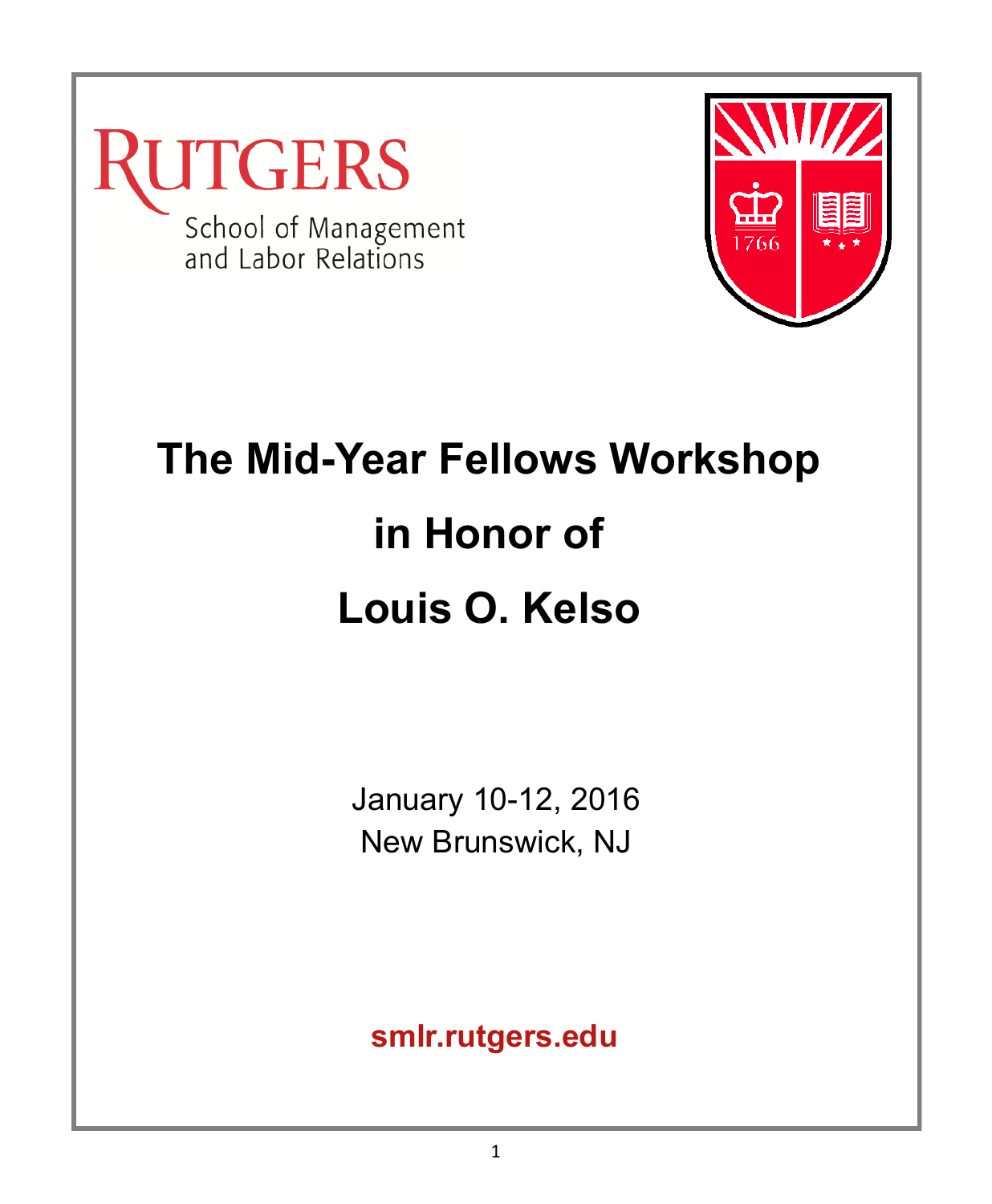The workshop gathers the scholars of the School of Management and Labor Relations (SMLR) Fellowship Program, the J. Robert Beyster Fellows, the Louis O. Kelso Fellows, the Adam Blumenthal Fellow, the American Coalition of Stock Plan Administrators Fellows, the Blue Wolf Capital Fellows, the Joseph Cabral Distinguished Scholars and Fellows, the Ray Carey Fellow, the Equatex Fellows, the Robert W. Edwards Fellowship, the Fidelity Investments Fellows in Equity Compensation Research, the Michael W. Huber Fellows, the Kellogg Fellows, the Q.A. Shaw McKean Jr. Fellows, the Morgan Stanley Fellows, the Bill Nobles Fellows, the Corey Rosen Fellows, the Kevin Ruble Fellows, the Rutgers Research Fellows, the Corey Rosen Fellows, the Kevin Ruble Fellows, the Robert Smiley Economic History Fellows, Faculty Mentors and Fellows from other Universities assisting with the Fellowship Program, current and former sabbatical visiting scholars, and special guests in order to discuss their work with Rutgers School of Management and Labor Relations faculty and graduate students and colleagues from around the nation and around the world.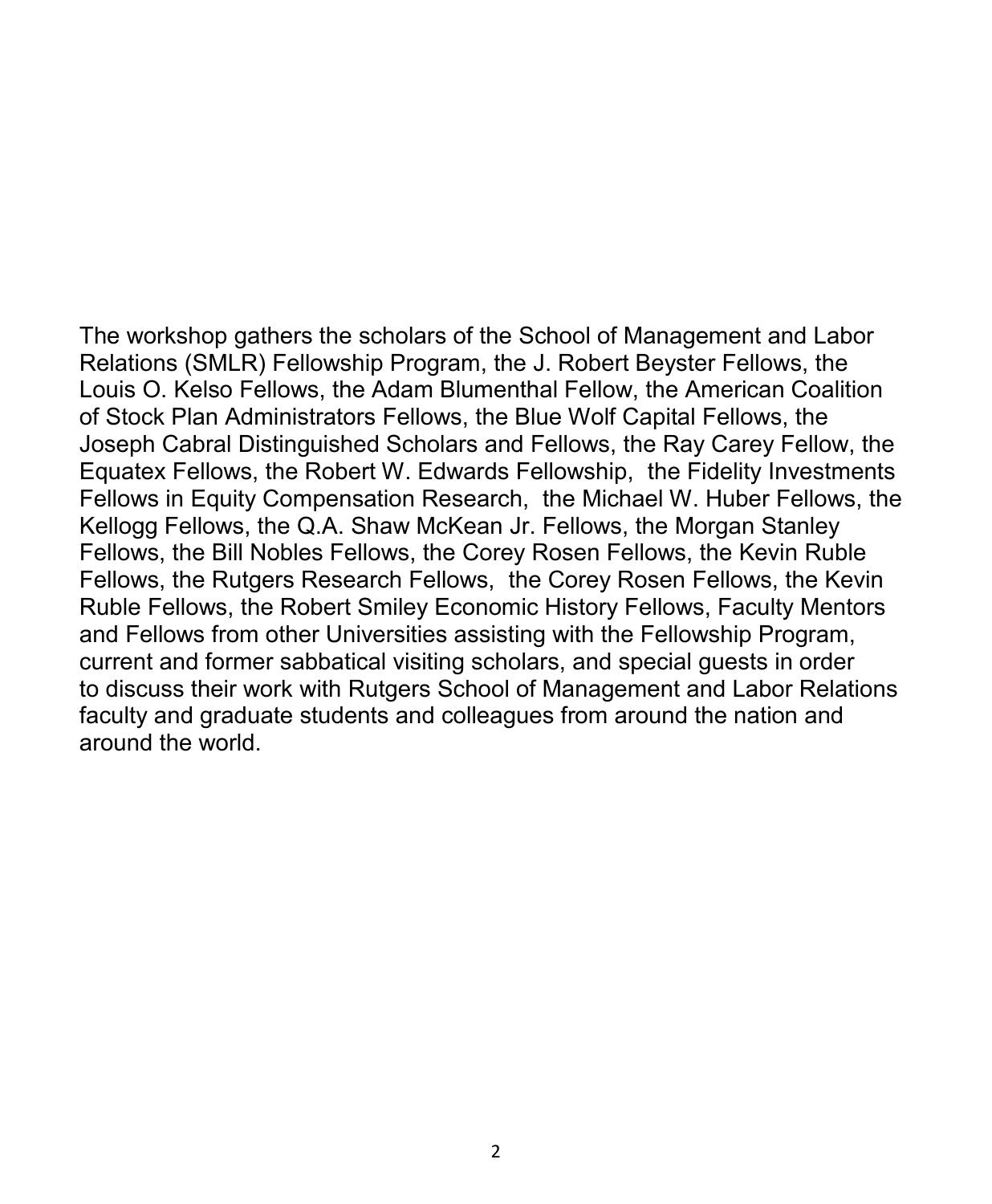### **Location**

Campus of Rutgers University The Heldrich Hotel 10 Livingston Avenue, New Brunswick, New Jersey

### **Purpose**

The purpose of the annual workshop is to study broad-based forms of capital ownership, capital income, and finance, such as broad-based employee stock ownership, equity compensation, profit sharing, and worker cooperatives in the corporation and the society of the United States. The workshop provides an opportunity for scholars to present research in progress and receive mutual mentoring and feedback. The workshop convenes members of the Fellowship Program of the School of Management and Labor Relations (SMLR) at Rutgers University.

### **Papers and Materials**

For copies of all papers, videos, and resources see:

[https://www.dropbox.com/sh/dgqx5osmruw15jh/](https://www.dropbox.com/sh/dgqx5osmruw15jh/AABITN2IaBeZLM91OZp5K56Na?dl=0) [AABITN2IaBeZLM91OZp5K56Na?dl=0](https://www.dropbox.com/sh/dgqx5osmruw15jh/AABITN2IaBeZLM91OZp5K56Na?dl=0)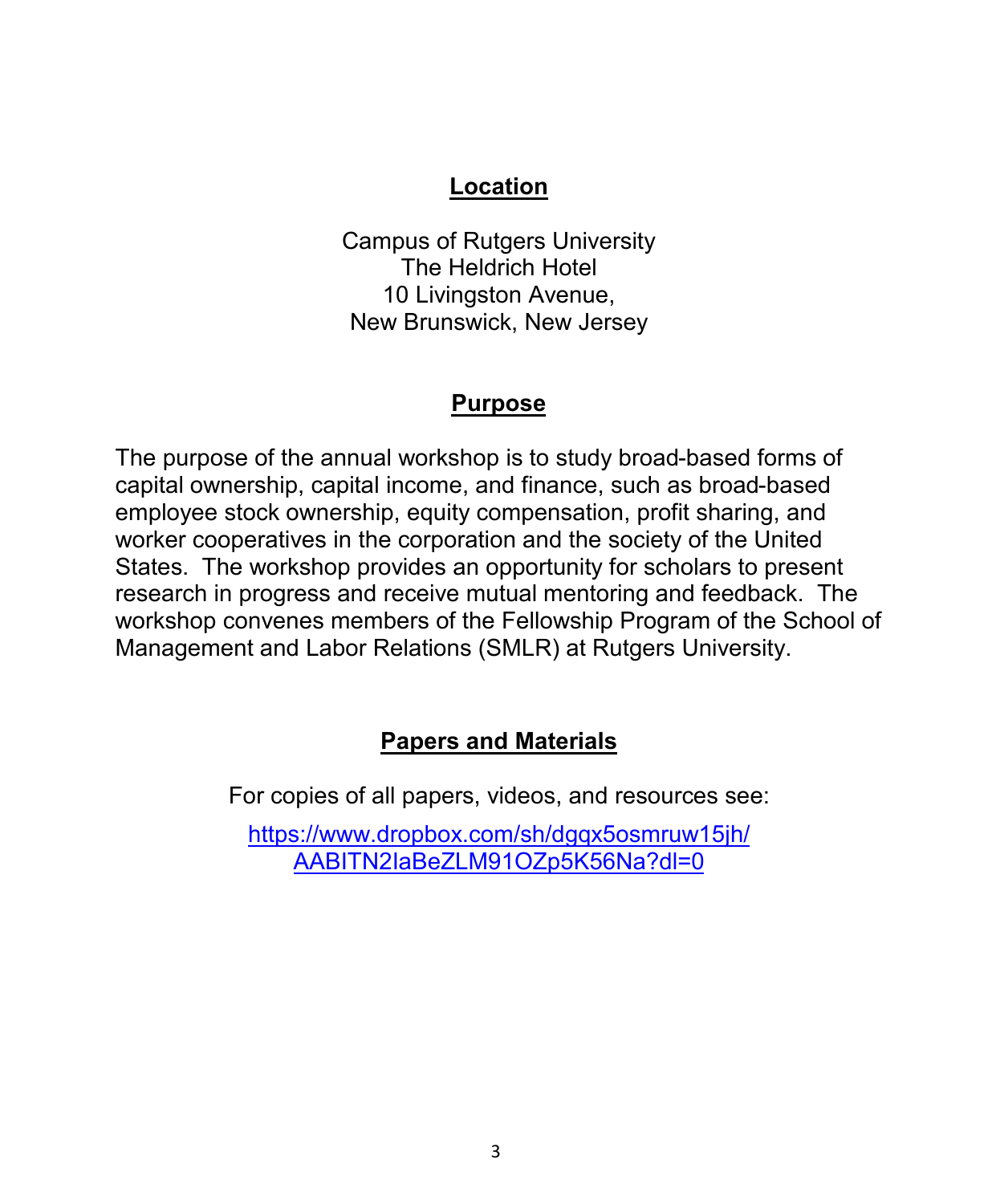### **Schedule of Events Sunday, January 10, 2016**

*Note: All workshop sessions are in the Conference Center of The Heldrich Hotel. All meals are at Christopher's Restaurant.*

### **4:00pm - 5:00pm Welcome Reception**

*Location:* Christopher's Lounge, first floor, The Heldrich Hotel

### **5:00pm - 6:30pm Dinner at Christopher's Restaurant**

**Joseph Blasi**, Director, Fellowship Program and J. Robert Beyster Distinguished Professor, Rutgers University, School of Management and Labor Relations and Research Associate, National Bureau for Economic Research

**Douglas Kruse**, J. Robert Beyster Faculty Fellow and Distinguished Professor, Rutgers University, School of Management and Labor Relations and Research Associate, National Bureau for Economic Research

**James Hayton**, Dean and Distinguished Professor, Rutgers University, School of Management and Labor Relations

### **6:30pm - 8:00pm First Session - Introductions/Mentoring Meetings**

*Location:* Amphitheatre, 2nd floor

*The Research Questions Under Study by the Fellows*

*Co-Chairs:* **Lenore Palladino**, Louis O. Kelso Fellow, Rutgers University, School of Management and Labor Relations, Ph.D. in economics, The New School University and J.D., Fordham Law School

> **Alex Moss**, Founding Partner, Praxis, Master's Degree in Public and Private Management, Yale School of Management

*\*Each scholar attending the workshop will briefly mention the main research question that they are addressing.*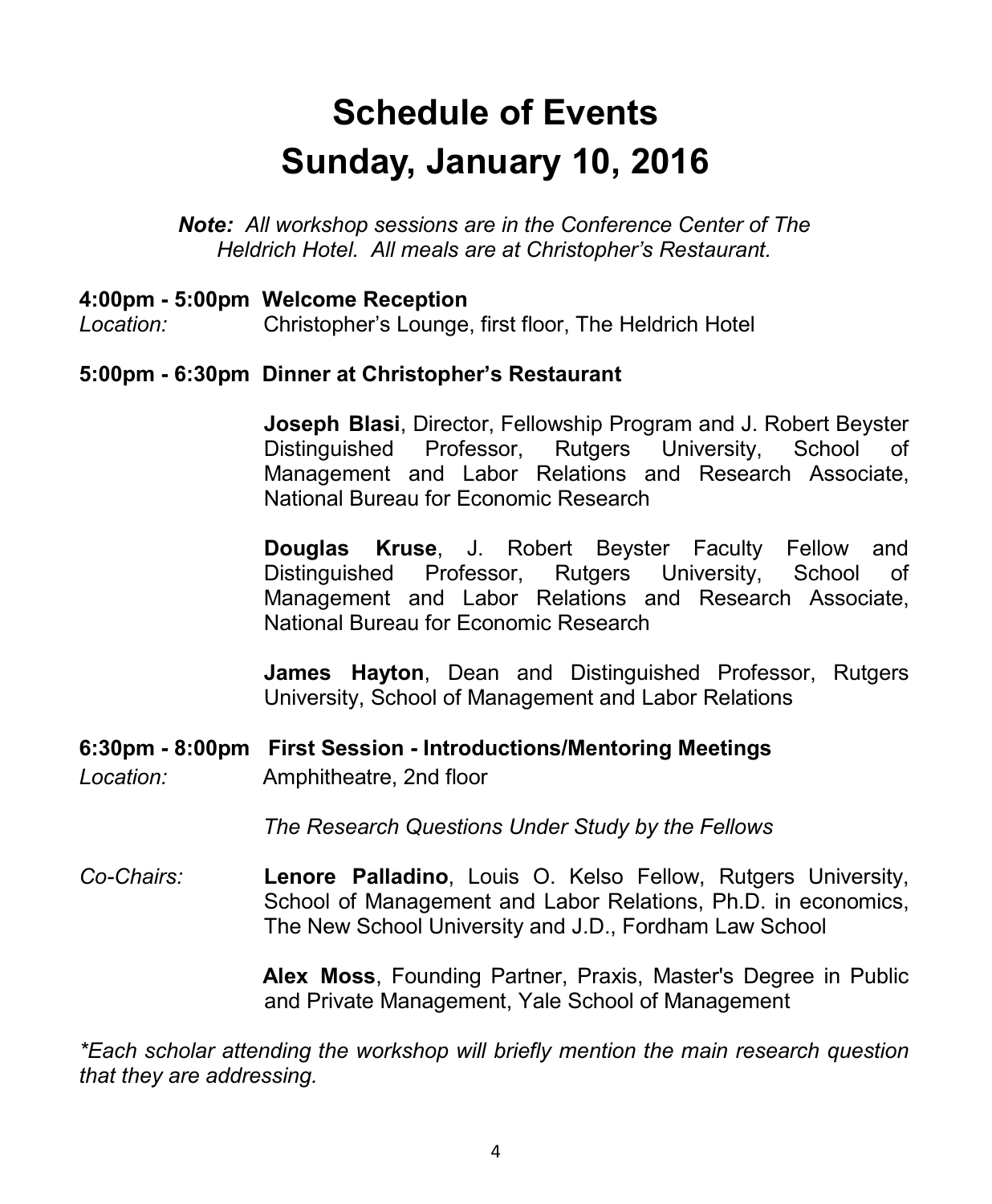**Joseph Blasi**, Director, Fellowship Program and J. Robert Beyster Distinguished Professor, Rutgers University, School of Management and Labor Relations and Research Associate, National Bureau for Economic Research

*Discussant:* **Richard Freeman**, J. Robert Beyster Faculty Fellow and Mentor, Rutgers University, School of Management and Labor Relations and Herbert Ascherman Chair, Harvard University, Department of Economics and Research Associate, National Bureau for Economic Research

### **8:00pm – 9:30pm Second Session - Three Parallel Meetings**

#### **Meeting 1 Research Papers**

*Location:* Conference Room 1, 2nd floor

*Chair:* **Paula Voos**, Associate Dean, Rutgers University, School of Management and Labor Relations, Department of Labor and Employment Relations

> *The Performance Pay Premium, Human Capital, and Inequality: Evidence from Over Forty Years of Microdata.* **Christos Makridis**, Ph.D. candidate, Stanford University, Department of Management Science and Engineering

*Discussant:* **Richard Freeman**, J. Robert Beyster Faculty Fellow and Mentor, Rutgers University, School of Management and Labor Relations and Herbert Ascherman Chair, Harvard University, Department of Economics and Research Associate, National Bureau for Economic Research

> *Financing Intangible Capital. Qi Sun, Shanghai University of Finance and Economics, School of Finance.* **Mindy X. Zhang**, Assistant Professor, The University of Texas at Austin, McCombs School of Business, Department of Finance

*Discussant:* **Paige Ouimet**, J. Robert Beyster Fellow, Rutgers University School of Management and Labor Relations and Assistant Professor, University of North Carolina at Chapel Hill, Kenan-Flagler Business School, Department of Finance; **Rebecca Zarutskie**, U.S. Federal Reserve Board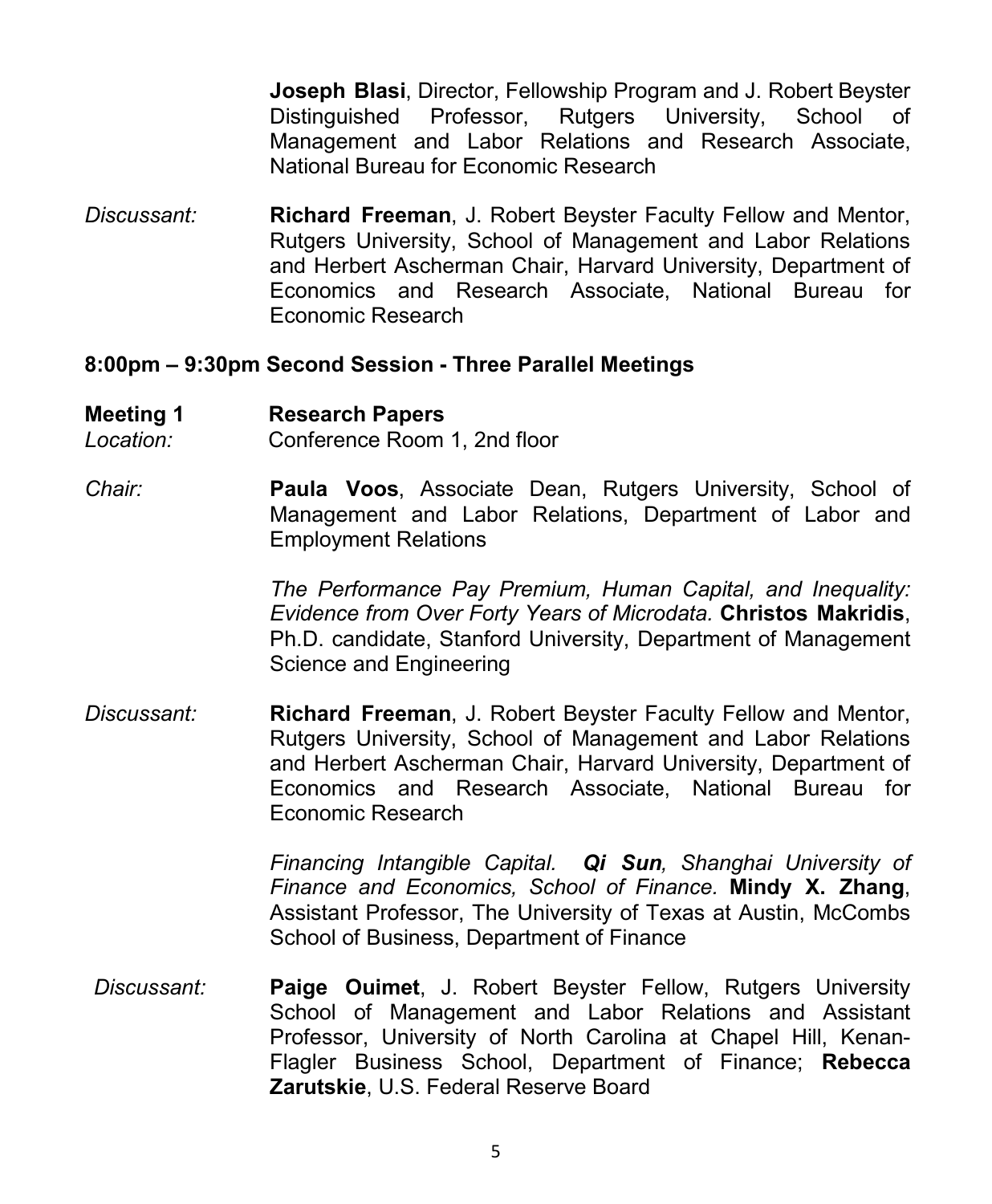### **Meeting 2 Meeting With Book Author/Studying New Forms of Organization**

Location: Kelly Room, 2nd floor

*Chair:* **Saul A. Rubinstein**, Professor, Rutgers University, School of Management and Labor Relations, Director, Collaborative School Leadership Initiative, Rutgers University, and Co-Director, Center for the Study of Collaboration in Work and Society, Rutgers University, School of Management and Labor Relations

> *Studying New Forms of Organization: Trust in a Complex World: Diversity, Collaboration, and Employee Ownership*

**Charles Heckscher** a Professor at Rutgers University and co-Director of the Center for the Study of Collaboration in Work and Society. His research has focused on organization change and the changing nature of employee representation. He has also worked in many industries as a practitioner and consultant on processes of organizational development. Before coming to Rutgers he worked for the Communications Workers' Union and taught Human Resources Management at the Harvard Business School. His books include *The New Unionism*, *White -Collar Blues*, *Agents of Change*, and *The Collaborative Enterprise*.

### **Meeting 3 Film**

*Location:* Amphitheatre, 2nd floor

Film: *Can We Do it Ourselves?* (55 minutes) Directed by **Patrik Witkowsky**

**Patrik Witkowsky** is the director of a Swedish documentary about economic democracy called "Can We Do It Ourselves?" It features, among others, Noam Chomsky, and visits to Equal Exchange and Cooperative Home Care Associates of the Bronx. This film has been at a couple of prominent festivals in Scandinavia, and will be aired on Swedish television this spring. It been chosen for Filmsforaction.org's list "The Top 100 Documentaries We Can Use To Change The World".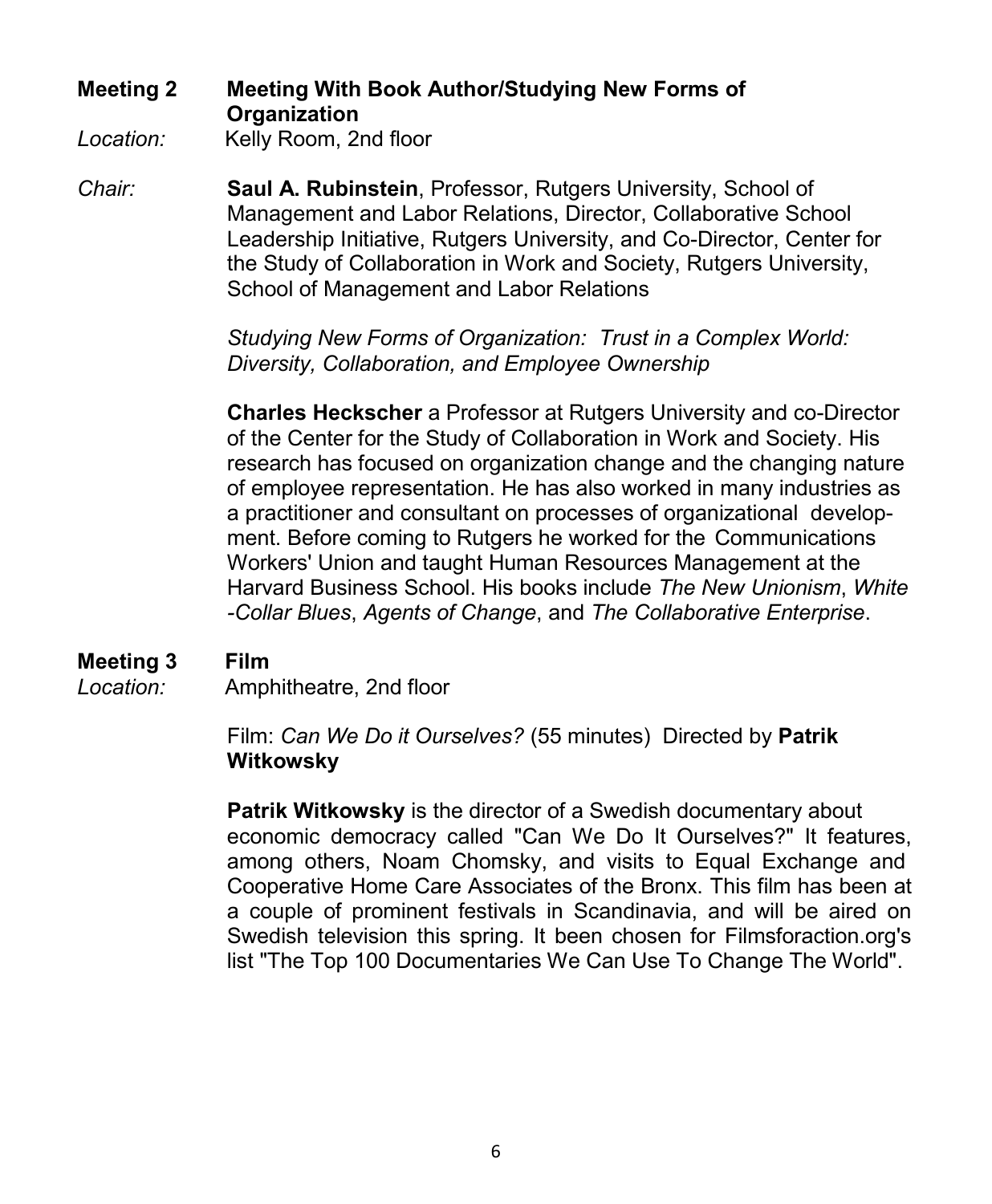*Dropbox Resource:* Witkowski/Can We Do It Ourselves? Film

Beyster/We The Owners Film

*Discussants:* **Tricia McTague**, Kevin Ruble Fellow, Rutgers University School of Management and Labor Relations and Assistant Professor, Eastern Michigan University, Department of Sociology

> **Christopher Mackin**, Ray Carey Fellow, Rutgers University, School of Management and Labor Relations and Adjunct Lecturer Rutgers University School of Management and Labor Relations and Faculty Member, Harvard Trade Union Program, Harvard Law School Labor and Worklife Program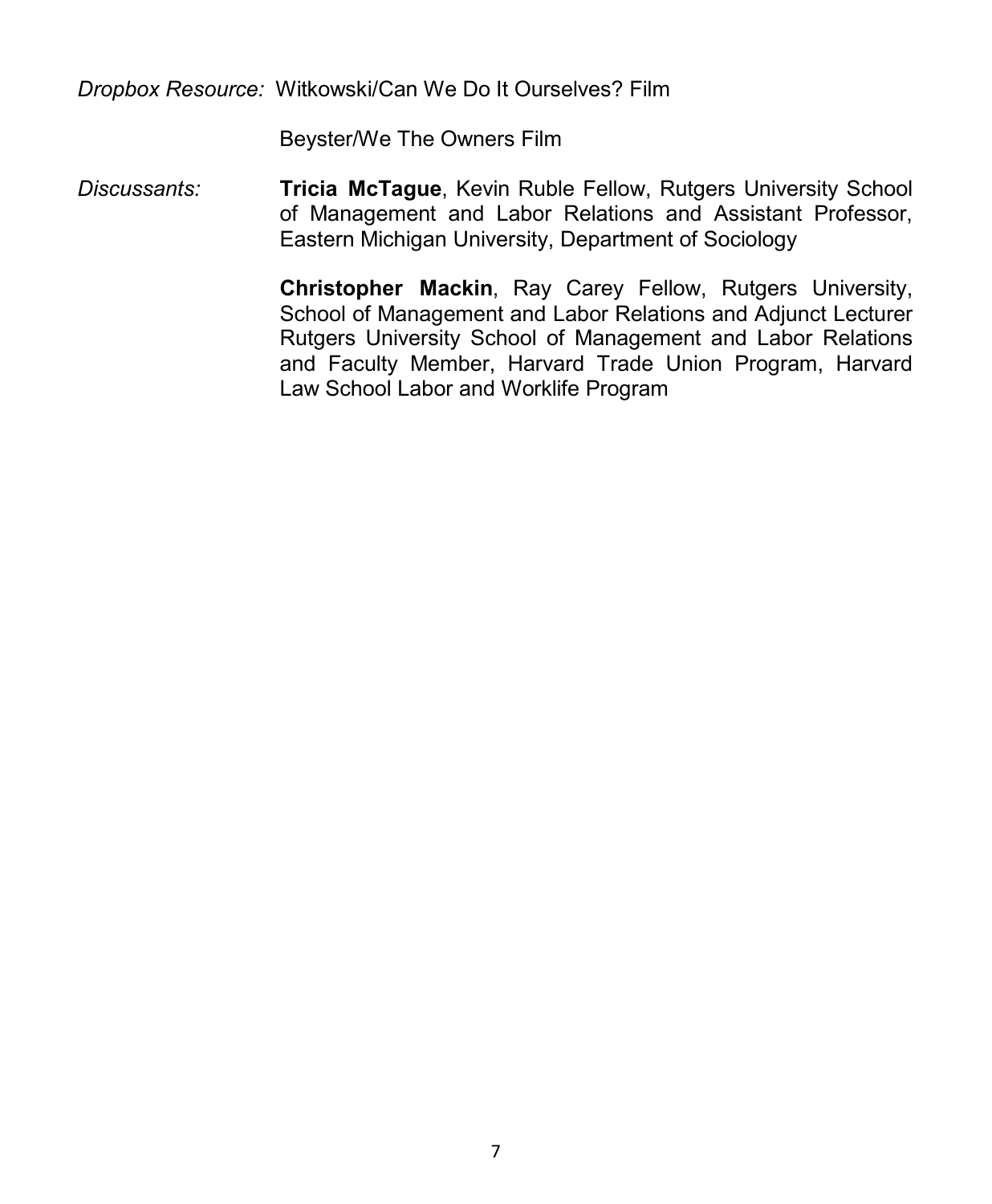### **Schedule of Events Monday, January 11, 2016**

### **7:00am – 8:00am Breakfast**

*Location:* Christopher's Restaurant

**8:00am – 10:00am Third Session - Case Study Panel – Plenary Session** *Location:* Amphitheatre, 2nd floor

> *Case Studies and Research: Firms with Employee Stock Ownership Plans (ESOPs)*

*Chair:* **Ginny Vanderslice**, Founding Partner, Praxis, Faculty Member, University of Pennsylvania, Graduate Program in Organizational Dynamics, Founder and Academic Director, ESOP CEO/ Presidents Executive Summer Workshop, University of **Pennsylvania** 

> **Cindy Turcot**, Chief Executive Officer, Gardeners Supply Company

**Mike Eckhardt**, Vice President, Wawa

**Lawrence M. Filipski**, Chief Financial Officer, Once Again Nut Butter Collective, Inc.

*Discussants:* **Sanjay Pinto**, Louis O. Kelso Fellow and Post-Doctoral Associate, Department of Labor Studies and Employment Relations, Rutgers University, School of Management and Labor Relations

> **Rick Van Doel**, Louis O. Kelso Fellow Rutgers University School of Management and Labor Relations and Ph.D. candidate, Indiana Wesleyan University, Organizational Leadership

> **Peter Thompson**, Louis O. Kelso Fellow, Rutgers University, School of Management and Labor Relations and Assistant Clinical Professor, University of Illinois at Chicago, College of Business Administration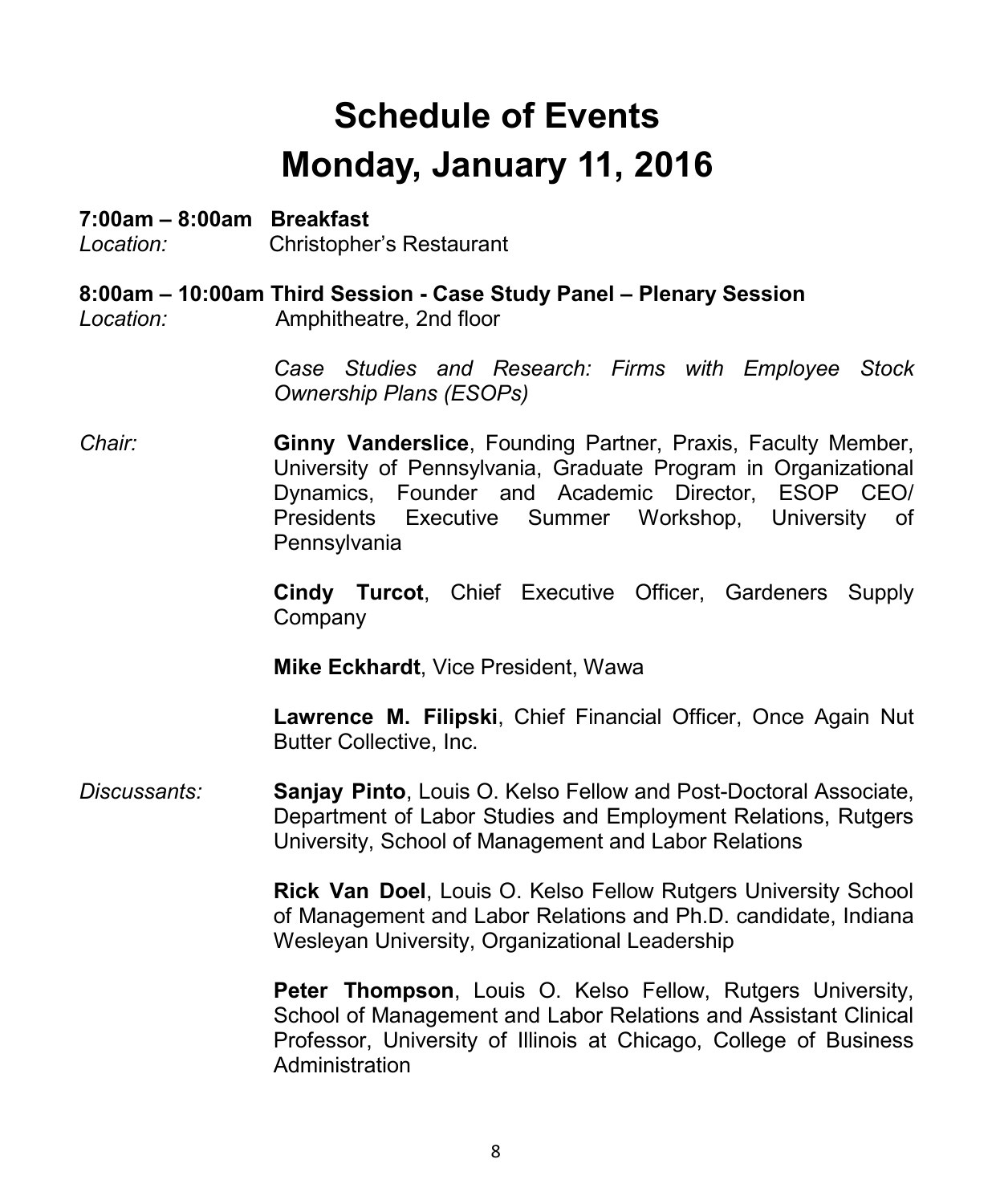| 10:00am - 10:30am Break       |                                                                                                                                                                                                                                                          |
|-------------------------------|----------------------------------------------------------------------------------------------------------------------------------------------------------------------------------------------------------------------------------------------------------|
|                               | 10:30am -12:30pm Fourth Session - Three Parallel Meetings                                                                                                                                                                                                |
| <b>Meeting 1</b><br>Location: | <b>Case Study Panel</b><br>Amphitheatre, 2nd floor                                                                                                                                                                                                       |
|                               | Case Studies and Research: Major Stock Market Corporations<br>with Broad-based Equity Compensation                                                                                                                                                       |
| Chair:                        | James Hayton, Dean and Distinguished Professor, Rutgers<br>University, School of Management and Labor Relations                                                                                                                                          |
| Panelists:                    | Joe Vaccarino, Managing Director, Head of Corporate Equity<br>Solutions, Morgan Stanley                                                                                                                                                                  |
|                               | Jane Poli, CPA, Finance Manager, Equity Compensation<br>Resources, Johnson and Johnson                                                                                                                                                                   |
|                               | Michael Kuchs, Vice President, Long Term Incentive Award<br>Services, American Express Company                                                                                                                                                           |
|                               | Allan<br><b>Golotko</b> , Executive Director, Head of Product<br>Management, Corporate Equity Solutions, Morgan Stanley                                                                                                                                  |
| Dropbox Resource:             | Morgan Stanley/Policy and Morgan Stanley/Equity Compensation                                                                                                                                                                                             |
| Discussants:                  | Paige Ouimet, J. Robert Beyster Fellow, Rutgers University<br>School of Management and Labor Relations and Assistant<br>Professor, University of North Carolina at Chapel Hill, Kenan-<br>Flagler Business School, Department of Finance                 |
|                               | Bill Castellano, Associate Dean, Executive and Professional<br>Education and Associate Professor, Rutgers University, School<br>of Management and Labor Relations. Castellano received his<br>Ph.D. in Industrial Relations and Human Resources from the |

Rutgers University School of Management and Labor Relations.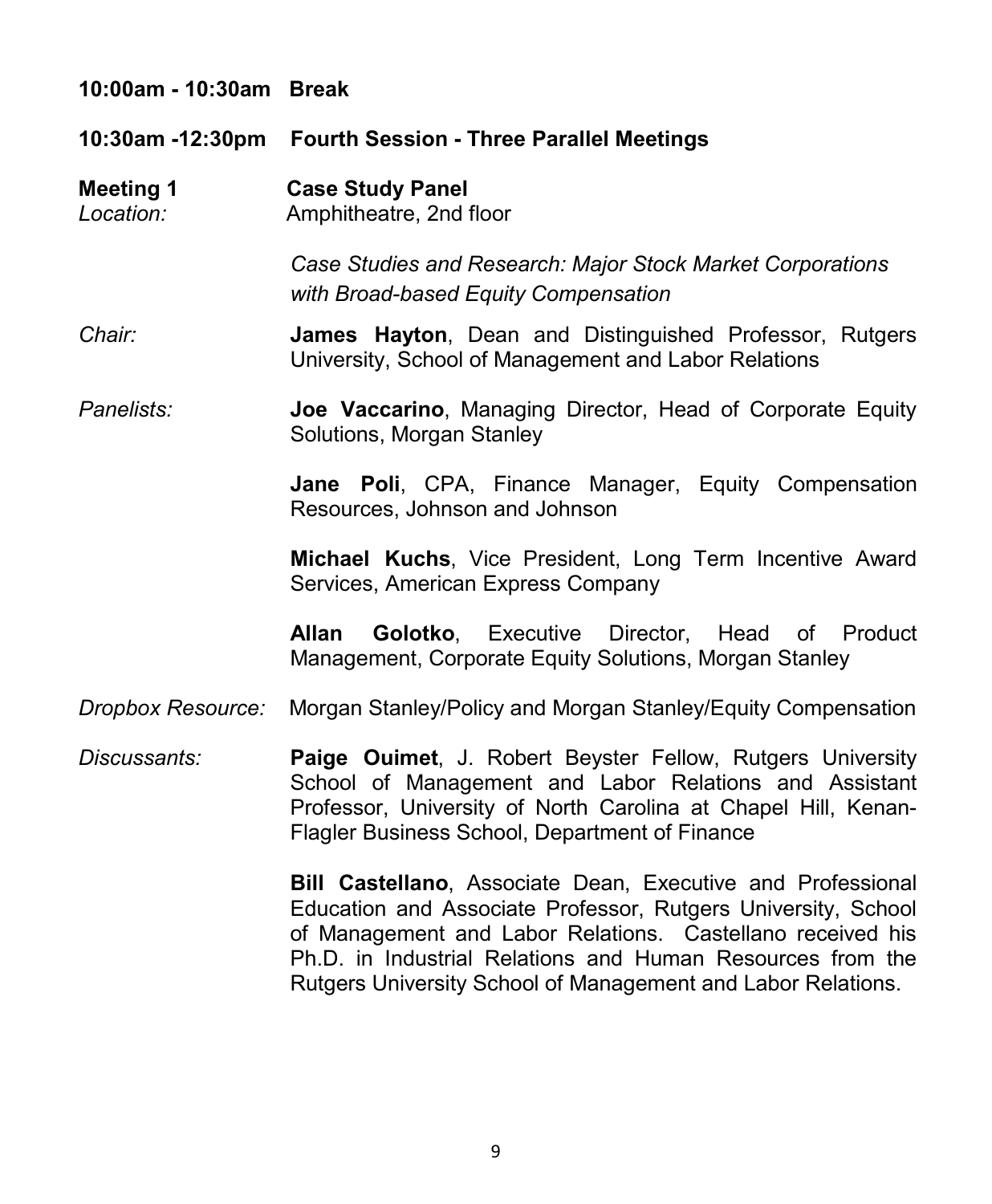**Meeting 2 Research Papers** *Location:* Conference Room 1, 2nd floor

*Research Perspectives on Worker Cooperatives* 

*Chair:* **Craig Borowiak**, Q.A. Shaw McKean Jr. Fellow, Rutgers University, School of Management and Labor Relations and Associate Professor, Haverford College, Department of Political Science

> *Stronger Together: The USW-Mondragon Co-op Model.* **Laura Hanson Schlachter**, Rutgers Research Fellow, Rutgers University, School of Management and Labor Relations and Ph.D. candidate, University of Wisconsin-Madison, Department of Sociology

*Discussant:* **Minsun Ji**, J. Robert Beyster Fellow, Rutgers University. School of Management and Labor Relations and Ph.D. candidate, University of Denver Korbel School of International Studies

> *Happiness, Worker Cooperatives, and the Alignment of Self- and Social Interest.* **Mark Kaswan**, J. Robert Beyster Fellow and Michael W. Huber Fellow, Rutgers University, School of Management and Labor Relations and Assistant Professor, University of Texas Rio Grande Valley, Department of Political **Science**

*Discussant:* **Jefferson Decker**, Robert W. Smiley Jr. Economic History Fellow, Rutgers University, School of Management and Labor Relations and Assistant Professor, Departments of Political Science and American Studies, Rutgers University

> *The Spread of Low Income Workers' Financial Participation. An Analysis of the Italian Context, and a Look at the European Experience.* **Silvio Sonnati**, Visiting Scholar, Boston College School of Law and Ph.D. candidate, Università Bocconi, Dipartimento di Studi Giuridici

*Discussant:* **Joyce Rothschild**, Faculty Fellow and Mentor, Rutgers University, School of Management and Labor Relations and Virginia Polytechnic Institute and State University, School of Public and International Affairs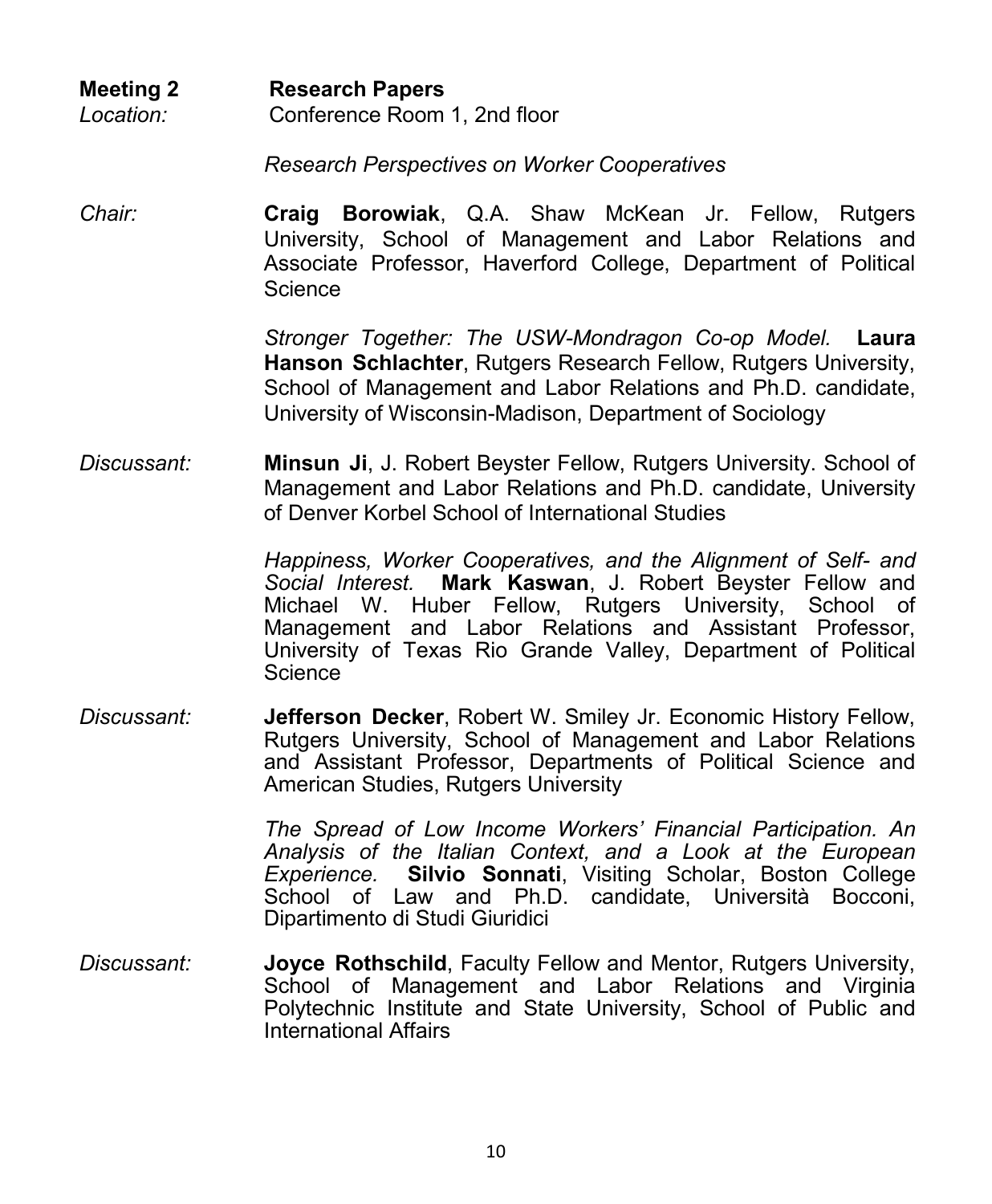| <b>Meeting 3</b> | Methodology          |
|------------------|----------------------|
| Location:        | Kelly Room 2nd floor |

*Using Economic Models to Make Your Social Science Study Go Further.* **Karen Bernhardt-Walther**, J. Robert Beyster Fellow, Rutgers University, School of Management and Labor Relations and Assistant Professor, University of Toronto, Department of **Economics** 

Five scholars will work with an economic theorist in a small group to develop their research studies. Interested scholars should preregister since the size will be limited. There will be a maximum of 15 guests to observe the workshop.

### **12:30pm -1:30pm Lunch**

*Location:* Christopher's Restaurant

**Luncheon Theme Tables -** Luncheon theme tables are discussions led by discussion leaders for groups of eight or fewer fellows.

### **Table #1**

*Research Opportunities on Corporations with Broad-based Equity Compensation Plans.* **Martin J. Hirsch**, Director, Equity Award Services, Retirement & Benefit Plan Services, Bank of America Merrill Lynch

### **Table #2**

*Making Research on Worker Ownership and Profit Sharing Part of Broader Social Science Topics in Your Primary Discipline.* **Richard Freeman**, J. Robert Beyster Faculty Fellow and Mentor, Rutgers University, School of Management and Labor Relations and Herbert Ascherman Chair, Harvard University, Department of Economics and Research Associate, National Bureau for Economic Research

### **Table #3**

*The European Perspective: Employee Stock Ownership in the Netherlands Regarding Law, Research, and Policy.* **Dr. P.C. (Pascale) Nieuwland-Jansen**, Director, Dutch Financial Participation Institute

*Dropbox Resource:* Nieuwland-Jansen/Institute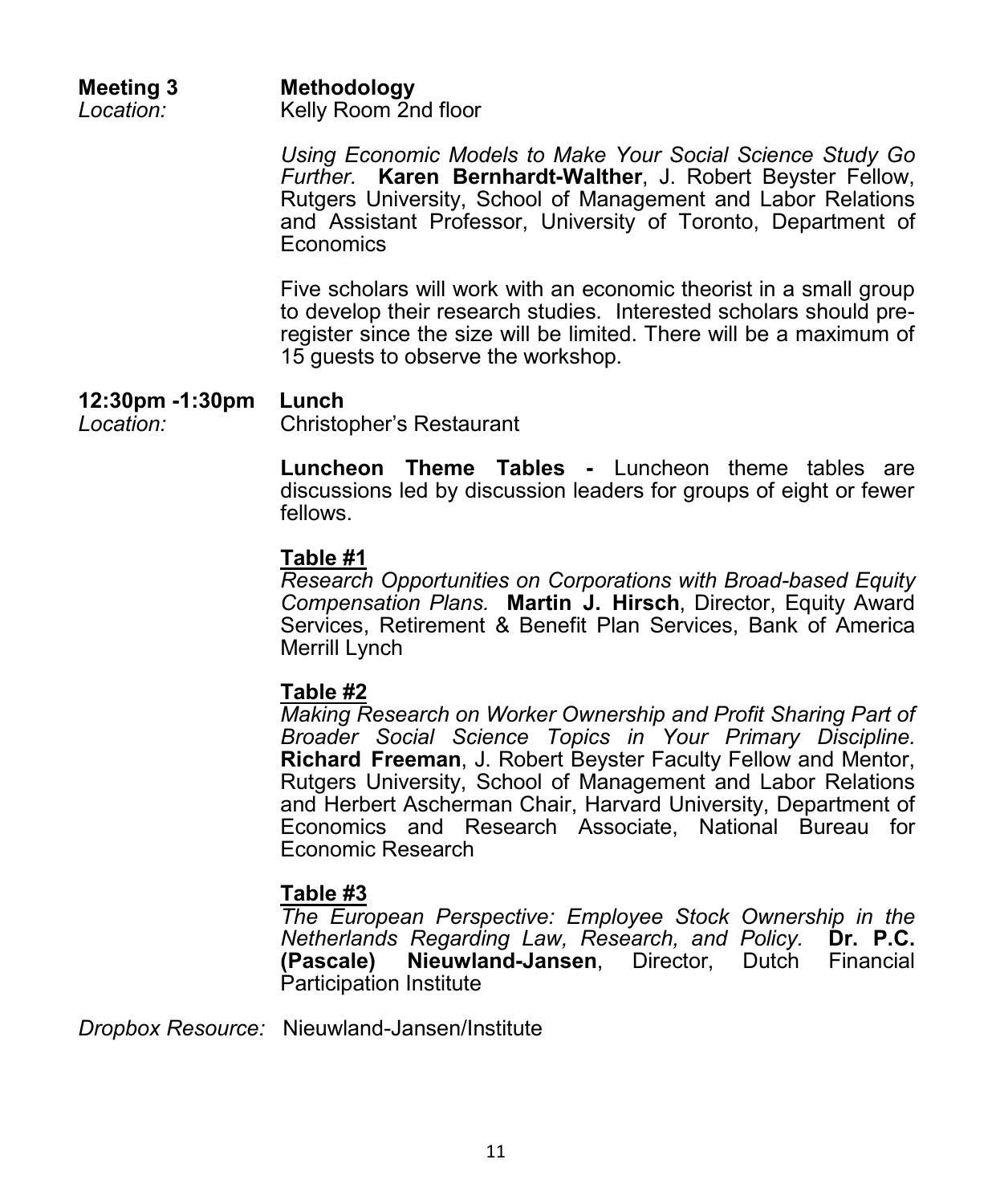### **Table #4**

*Some Important Research Questions in Studying Broad-based Equity Compensation and ESOPs.* **Corey Rosen**, Rutgers Research Fellow and Mentor, Rutgers University, School of Management and Labor Relations and Founder, National Center for Employee Ownership, Ph.D., Cornell University, Political Science.

### **Table #5**

*Initiating a Research Program on Alternatives to Hierarchical Control in Management Theory and Practices.* **Bill Nobles**, former executive, Exxon

### **Table #6**

*The Role of Management Consulting Firms in Developing Economic Democracy in ESOP Corporations and Cooperatives.* **Ginny Vanderslice**, Founding Partner, Praxis, Faculty Member, University of Pennsylvania, Graduate Program in Organizational Dynamics, Founder and Academic Director, ESOP CEO/ Presidents Executive Summer Workshop, University of Pennsylvania

### **Table #7**

*Studying the New York City Program on Worker Cooperatives.* **Chris Michael**, Q.A. Shaw McKean Jr. Fellow, Rutgers University, School of Management and Labor Relations and Ph.D. candidate, City University of New York, Political Science. General Counsel, The ICA Group and Founder, New York City and New York State Worker Cooperative Business Associations and Attorney in New York and New Jersey

### **Table #8**

*Studying Worker Ownership and Sustainability.* **Maurie Cohen**, Louis O. Kelso Fellow, Rutgers University, School of Management and Labor Relations and Director, Science, Technology and Society Program, New Jersey Institute of Technology, Department of Humanities

### **1:30pm - 3:00pm Fifth Session - Three Parallel Meetings**

### **Meeting 1 Panel Discussion**

*Location:* Amphitheatre, 2nd floor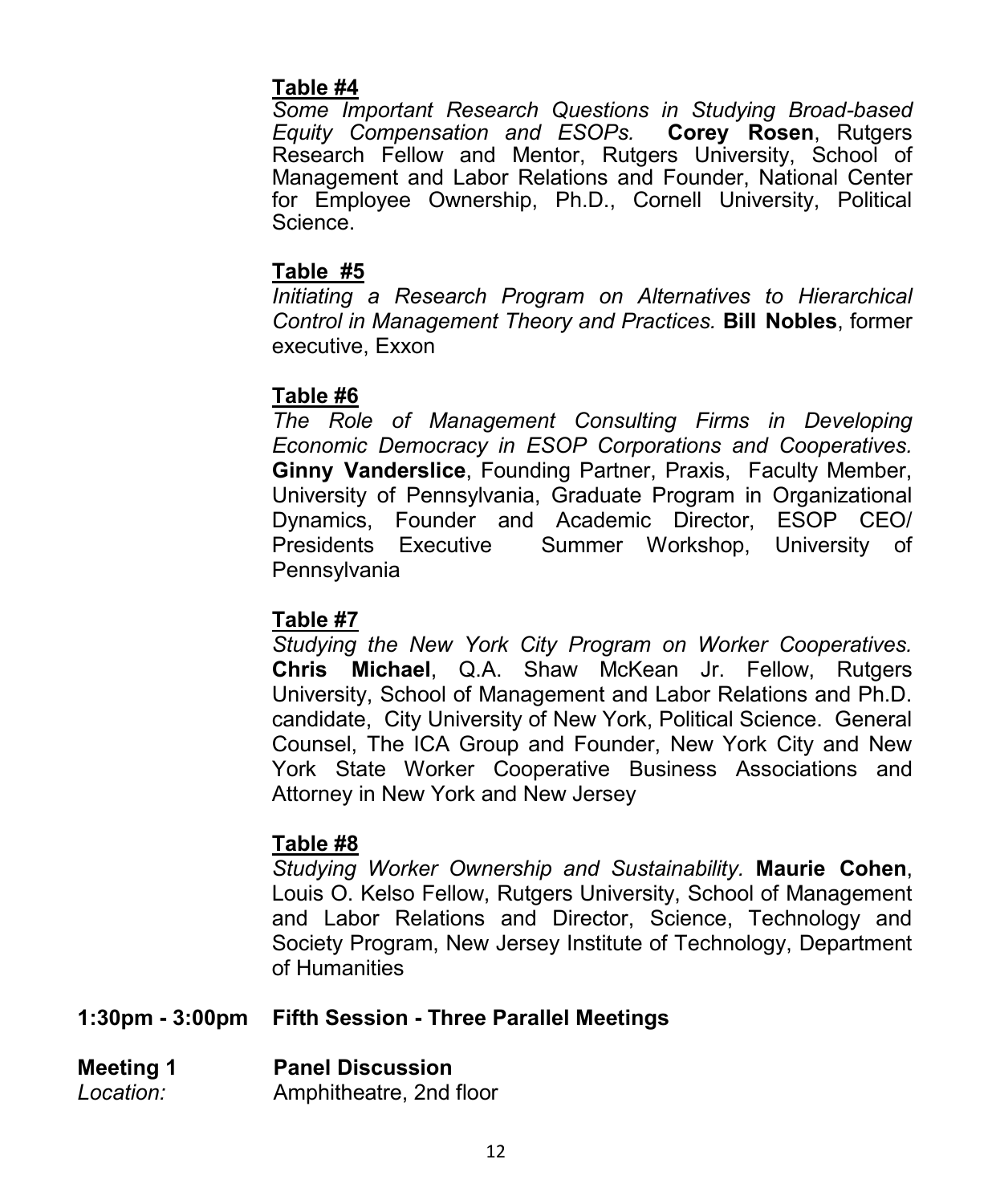*Studying New Forms of Organization: Worker Ownership Through Internet Platform Cooperativism and New Forms of Finance* 

*Co- Chairs:* **Maurie Cohen**, Louis O. Kelso Fellow, Rutgers University, School of Management and Labor Relations and Director, Science, Technology and Society Program, New Jersey Institute of Technology, Department of Humanities

> **Marilyn Sneiderman**, Professor of Professional Practice and Director of the Center for Innovation in Worker Organization, Rutgers University, School of Management and Labor Relations, Department of Labor Studies and Employment Relations

- *Presenter:* **Emma Yorra**, Co-Director of Cooperative Development, Center for Family Life, Brooklyn, New York
- *Dropbox Resource:* Yorra/Platform Cooperatives Scholz/Platform Cooperativism Schneider/Owning Is the New Sharing
- *Discussants:* **Janice Fine**, Associate Professor, Rutgers University School of Management and Labor Relations, Department of Labor and Employment Relations and Center for Innovation in Worker Organization. Faculty Coordinator of the Program on Immigration and Democracy at the Eagleton Institute of Politics, Rutgers University and member of the graduate faculty, Department of Political Science and Department of Latino and Hispanic Caribbean Studies, Rutgers University

**Wilma Liebman**, Visiting Research Fellow, Rutgers University, School of Management and Labor Relations, Department of Labor and Employment Relations and former chairwoman of the U.S. National Labor Relations Board (NLRB)

**Dick May**, Investment banker, American Working Capital

**John Menke**, Investment banker, The Menke Group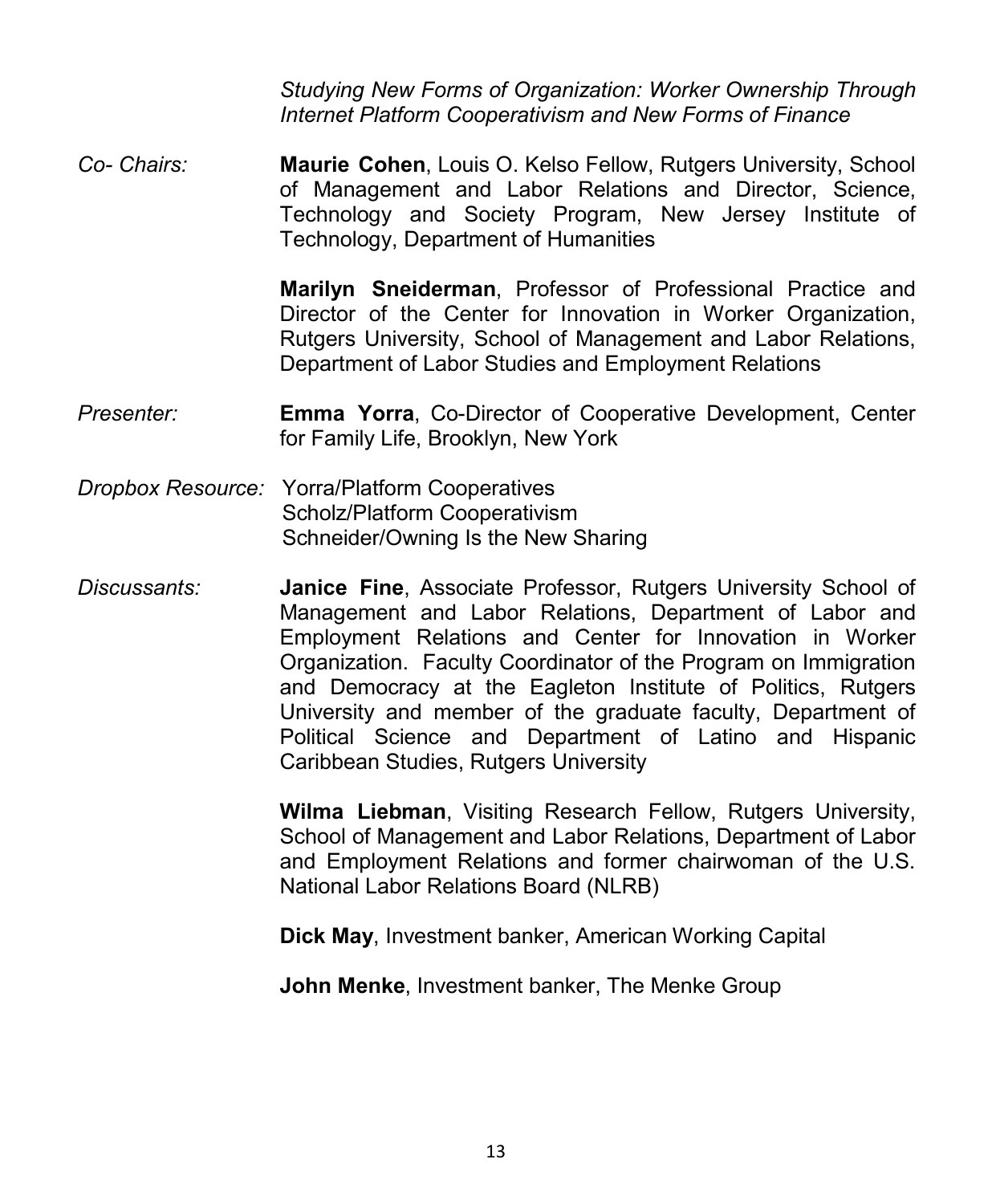### **Meeting 2 A Review of the Research Literature on Employee Shares**

*Location:* Conference Room 1, 2nd floor

*Chair:* **David Allen**, Professor and Chair, Rutgers University, School of Management and Labor Relations, Department of Human Resource Management

> *A Review of the Academic Literature on Employee Ownership.* **Eric Kaarsemaker**, Equatex Fellow and Fulbright Fellow, Rutgers University, School of Management and Labor Relations

- *Dropbox Resource:* Kaarsemaker-Employee Ownership Review and Kaarsemaker-Employee Equity
- *Discussants:* **Tony Fang**, J. Robert Beyster Fellow, Rutgers University, School of Management and Labor Relations Stephen Jarislowsky Chair in Economic and Cultural Transformation, Memorial University of Newfoundland, Department of Economics and Research Fellow IZA

**Frank Mullins**, Bill Nobles Fellow, Rutgers University, School of Management and Labor Relations and Assistant Professor, North Carolina A & T State University, School of Business and Economics, Department of Management

**Andy Kim**, Louis O. Kelso Fellow, Rutgers University, School of Management and Labor Relations and Assistant Professor, SKKU University of Korea, School of Business. Kim received his Ph.D. in Industrial Relations and Employee Resources from the Rutgers University School of Management and Labor Relations

**Phil Melizzo**, Louis O. Kelso Fellow, Rutgers University, School of Management and Labor Relations and Assistant Professor, College of Wooster, Department of Economics

### **Meeting 3 Research Papers**

*Location:* Kelly Room, 2nd floor

*Chair:* **John Bizjak**, J. Robert Beyster Fellow, Rutgers University, School of Management and Labor Relations and Professor, Texas Christian University, Neeley School of Business, Department of Finance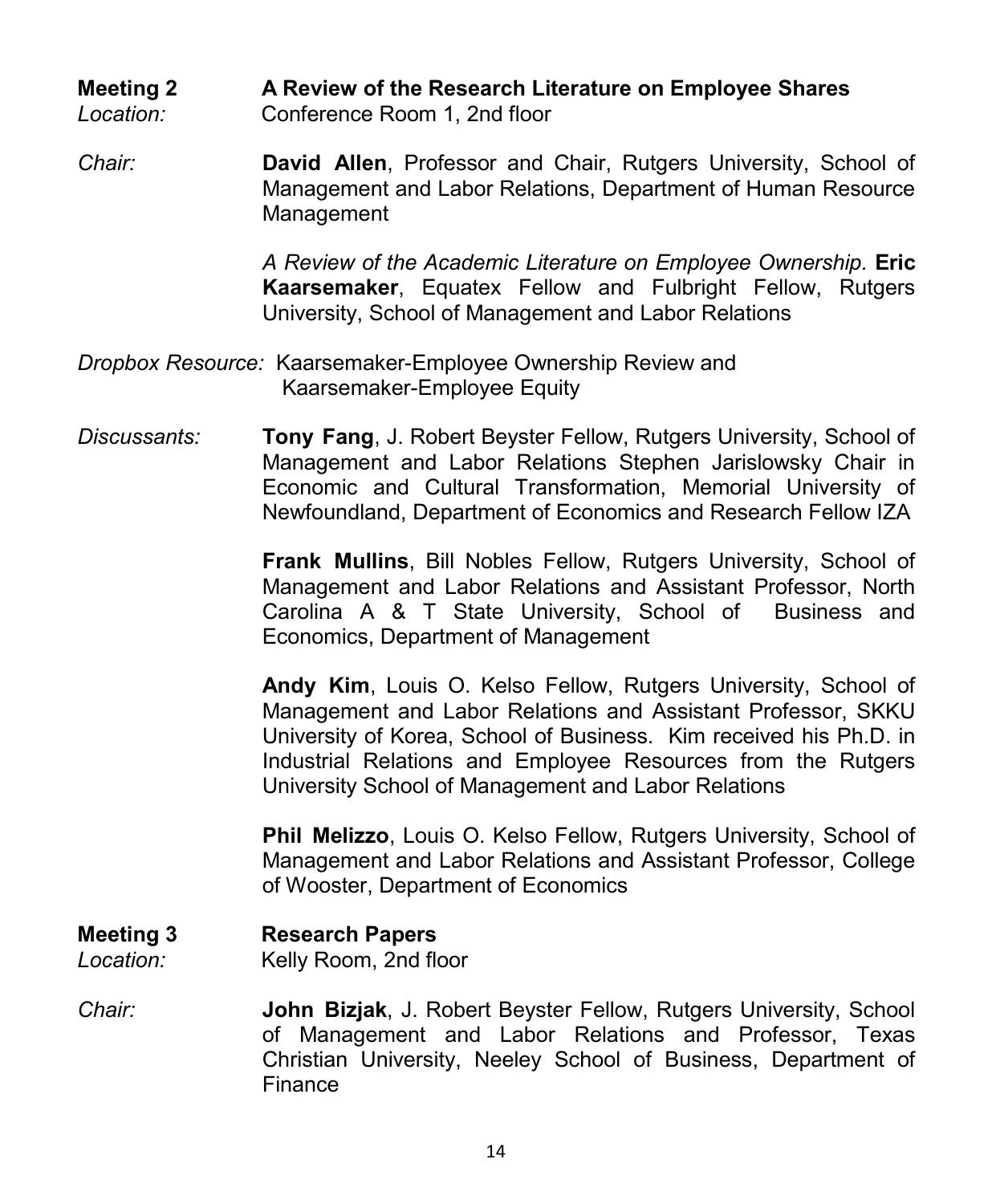*Going Entrepreneurial? IPOs and New Firm Creation.* **Paige Ouimet**, J. Robert Beyster Fellow, Rutgers University, School of Management and Labor Relations and Assistant Professor, University of North Carolina at Chapel Hill, Kenan-Flagler Business School, Department of Finance

*Discussant:* **Sen Chai**, Q.A. Shaw McKean Jr. Fellow, Rutgers University, School of Management and Labor Relations and Assistant Professor, ESSEC Business School, Department of Management

> *The Effects of Employee Stock Ownership on Productivity, Profitability, Wages, and Tobin's Q: Evidence from Publicly Traded Firms in Japan.* **Takao Kato**, Faculty Fellow and Mentor, Rutgers University, School of Management and Labor Relations and W.S. Shupf Professor of Far Eastern Studies and Professor of Economics, Colgate University, Department of Economics

*Discussant:* **Erik Olsen**, Joseph Cabral Distinguished Scholar and Fellow and Louis O. Kelso Fellow, Rutgers University, School of Management and Labor Relations and Associate Professor, University of Missouri in Kansas City, Department of Economics

> *National Culture and the Timing of Employee Stock Option Exercise.* **Francesco Bova**, Louis O. Kelso Fellow and Equatex Fellow, Rutgers University, School of Management and Labor Relations and Associate Professor University of Toronto, Rotman School of Management, Department of Accounting; **Marshall Vance**, Fidelity Investments Fellowship in Equity Compensation and Blue Wolf Capital Fellow, Rutgers University, School of Management and Labor Relations and University of Southern California, Marshall School of Business and Leventhal School of Accounting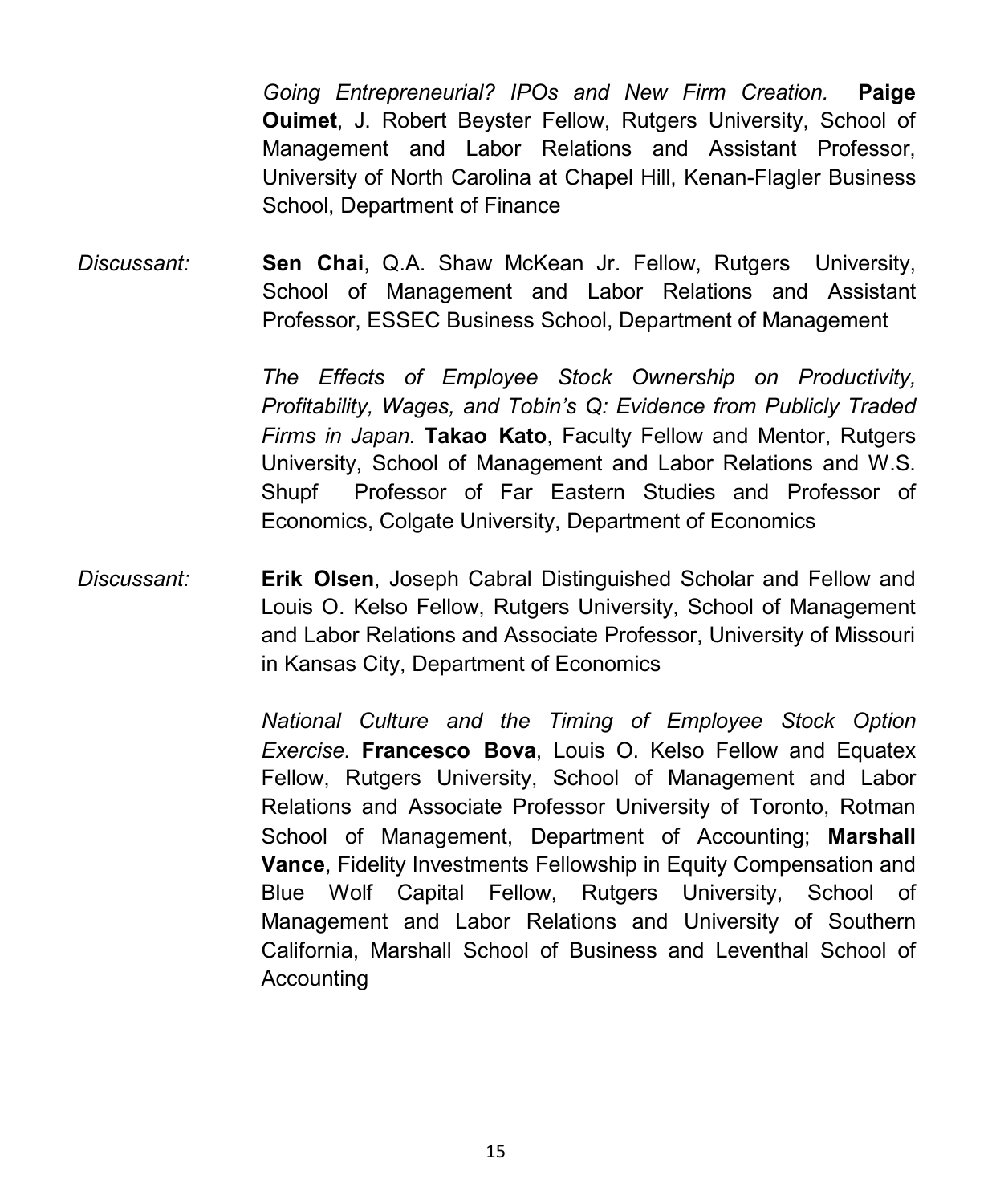*Discussant:* **Bo Cowgill**, J. Robert Beyster Fellow, Rutgers University, School of Management and Labor Relations and Assistant Professor, Columbia University, School of Business

> *Brief Summary of Research. An Analysis of Non-Executive Stock Options.* **Fangfang Du**, Ph.D. candidate, Arizona State University, W. P. Carey School of Business, Department of Finance

### **3:00pm – 3:30pm Break**

### **3:30pm - 5:30pm Sixth Session - Keynote Session/Body of Work Presentation – Plenary Session**

*Location:* Amphitheatre, 2nd floor

*The Work of Economist Derek Jones*

*Chair:* **Douglas Kruse**, J. Robert Beyster Faculty Fellow and Distinguished Professor, Rutgers University, School of Management and Labor Relations and Research Associate, National Bureau for Economic Research

*\*This is the third body of work presentation where a senior scholar is asked to discuss his or her entire career's work with multiple respondents.* 

> **Derek Jones** is an applied economist whose "body of work" has investigated diverse though mainly economic issues concerning firms with varying degrees of employee ownership and employee participation. For such firms, past and present, his presentation will focus on: (i) mapping their nature and scope and developing typologies that differentiate key organizational features; (ii) investigating the most efficient forms of worker (producer) cooperatives, including the roles of varying institutional arrangements within firms (e.g. the nature of membership and individual ownership) as well as the broader institutional environment; (iii) investigating firm and worker outcomes for firms with differing degrees of financial participation and employee participation, including Japanese ESOPs, US cases in central NY and Finnish firms. The presentation will also selectively report work that indicates the value to the field of: (i) empirical work for firms from outside the US; (ii) the use of diverse empirical approaches, including econometric case studies and analysis of large panels of firms; (iii) being flexible when measuring key concepts such as the extent of financial and/or employee participation.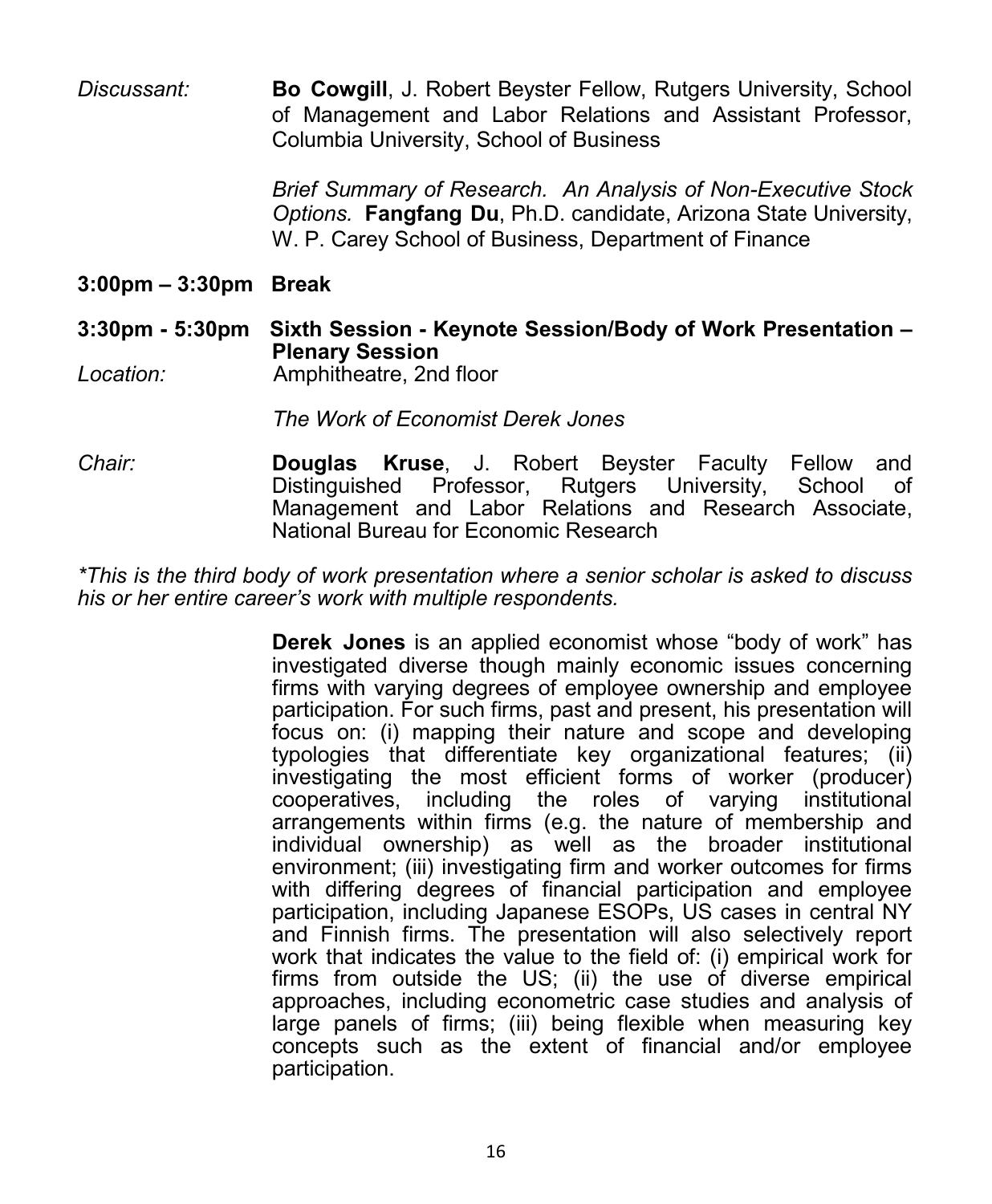**Derek Jones**, Faculty Fellow and Mentor, Rutgers University, School of Management and Labor Relations and Irma M. and Robert D. Morris Professor of Economics, Hamilton College, Department of Economics

*Discussants:* **Jan Svejnar**, James T. Shotwell Professor of Global Political Economy and Director, Center on Global Economic Governance, School of International and Public Affairs, Columbia University

> **Takao Kato**, Faculty Fellow and Mentor, Rutgers University, School of Management and Labor Relations and W.S. Shupf Professor of Far Eastern Studies and Professor of Economics, Colgate University, Department of Economics

*Dropbox Resource:* A selection of Professor Jones' papers

### **5:30pm – 6:30pm Seventh Session - Mentoring Meetings**

*Locations: Amphitheatre:* 

**Sangjoon Lee**, George S. Pillsbury Fellow, Rutgers University, School of Management and Labor Relations and Ph.D. candidate, Stanford University, Department of Sociology

**Laura Hanson Schlachter**, Rutgers Research Fellow, Rutgers University, School of Management and Labor Relations and Ph.D. candidate, University of Wisconsin-Madison, Department of Sociology

**John Guzek**, Undergraduate Research Fellow, Rutgers University, School of Management and Labor Relations and Program Manager, Legacy Business Support, City of New York, Department of Small Business Services. B.A. in economics, University of North Carolina at Chapel Hill

### *Conference Room 1:*

**Cristina Perez**, Louis O. Kelso Fellow, Rutgers University, School of Management and Labor Relations and RCC Fellow, Harvard University and Ph.D. Candidate, Universidad Complutense de Madrid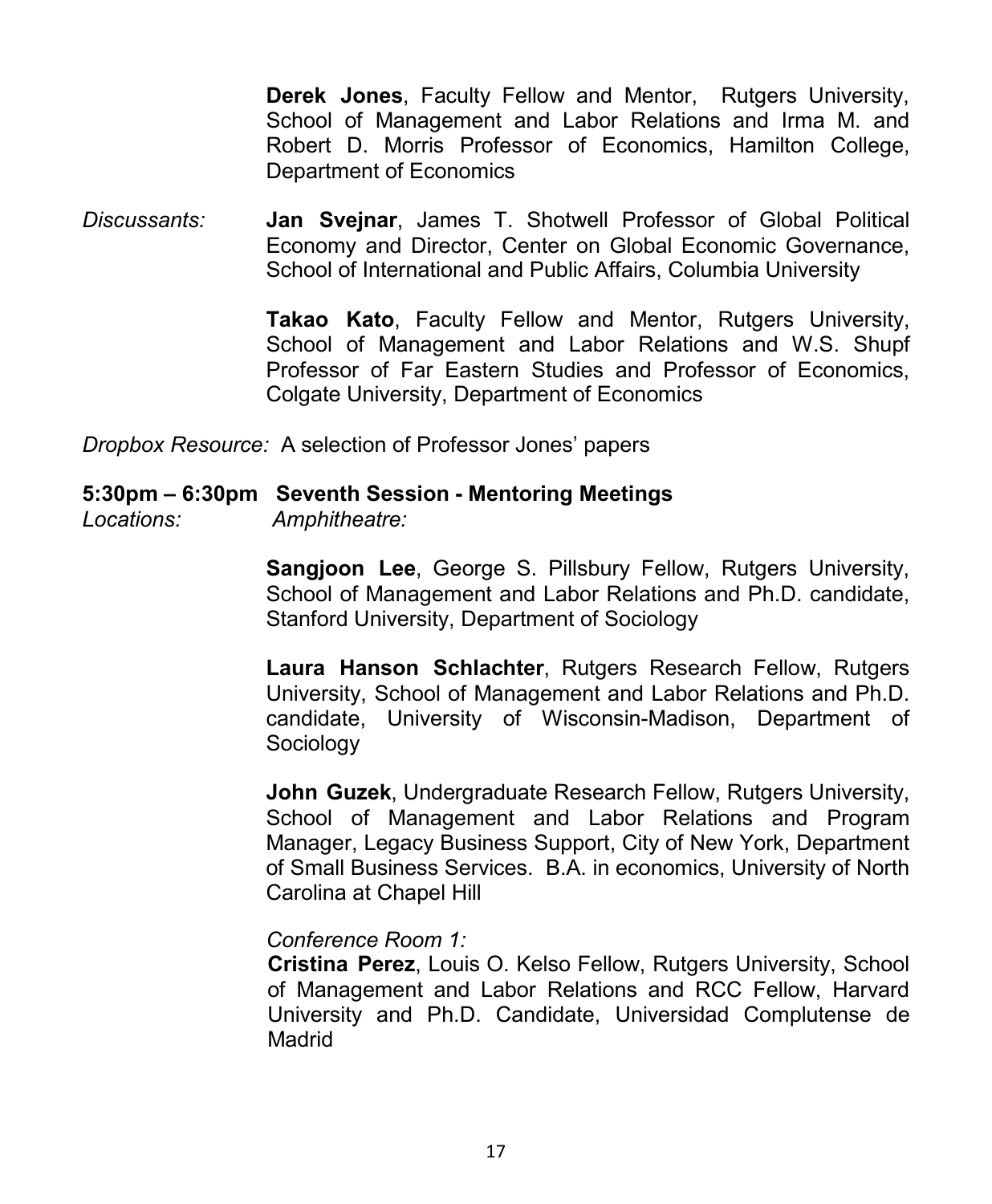**Fangfang Du**, Ph.D Candidate, Arizona State University, Department of Finance

**Daniel Souleles**, Ph.D. candidate, Columbia University, Applied Anthropology and Lecturer, Brandeis University, Department of Anthropology

#### *Kelly Room:*

**Saehee Kang**, Ph.D. candidate, Rutgers University, School of Management and Labor Relations

**Richard Van Doel**, Louis O. Kelso Fellow Rutgers University School of Management and Labor Relations and Ph.D. candidate, Indiana Wesleyan University, Organizational Leadership

**Nurullah Hajra**, Professor, St. Francis College (Brooklyn)

#### *Dickson Room:*

**Jung ook Kim**, Ph.D. candidate, Rutgers University, School of Management and Labor Relations and Research Assistant, W.K. Kellogg Foundation Research Project on Shared Capitalism and Low Income Workers, Rutgers University, School of Management and Labor Relations

**Lenore Palladino**, Louis O. Kelso Fellow, Rutgers University, School of Management and Labor Relations, Ph.D. in economics, New School University and a J.D., Fordham Law School

**Muhammad Azim**, University of Toronto, Ph.D. candidate, Rotman School of Business

#### *Meeting Room:*

**Dan Weltmann**, Louis O. Kelso Fellow and Ph.D. candidate, Rutgers University, School of Management and Labor Relations

**Minsun Ji**, J. Robert Beyster Fellow, Rutgers University. School of Management and Labor Relations and Ph.D. candidate, University of Denver Korbel School of International Studies

#### **6:30pm – 7:30pm Dinner**

*Location:* Christopher's Restaurant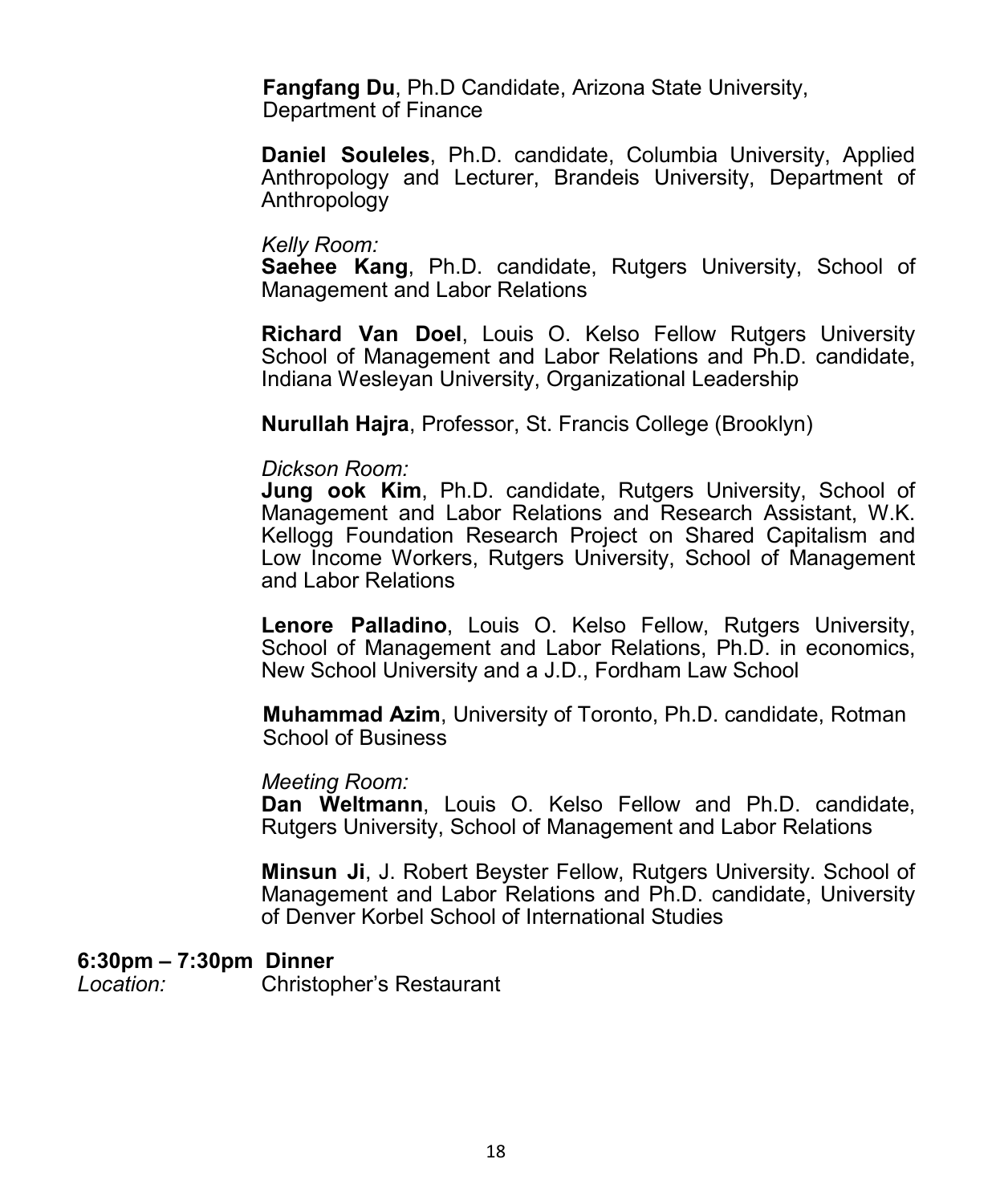### **Schedule of Events**

### **Tuesday, January 12 2016**

### **7:00am – 8:00am Breakfast**

*Location:* Christopher's Restaurant

### **8:00am -10:00am Eighth Session - Three Parallel Sessions**

- **Meeting 1 Panel Discussion**
- *Location:* Amphitheatre, 2nd floor

*The Alaska Permanent Fund: Can It Be Expanded to Other States and How?*

*Chair:* **Robert Ashford**, Faculty Fellow and Mentor, Rutgers University, School of Management and Labor Relations and Professor, Syracuse University, College of Law

> **Peter Barnes**, author of *With Liberty and Dividends for All* (San Francisco: Berrett-Koehler Publishers, 2014).

> **Jason Windawi**, Ph.D. candidate, Princeton University, Department of Sociology

> **Robert Hockett**, Faculty Fellow and Mentor, Rutgers University, School of Management and Labor Relations and Edward Cornell Professor of Law, Cornell University, School of Law

### **Meeting 2 Research Papers**

*Location:* Conference Room 1, 2nd floor

### *Chair:* **Kyongji Han**, Louis O. Kelso Fellow and Ph.D. candidate, Rutgers University, School of Management and Labor Relations

*Leadership under Shared Capitalism. How Does Immediate Managers' Leadership Transmit the Influences of Group Incentive Pay and Base Pay Level on Employee Productivity and Turnover?*  **Joo H. Han**, Morgan Stanley Fellow and Assistant Professor, Rutgers University, School of Management and Labor Relations, Department of Human Resource Management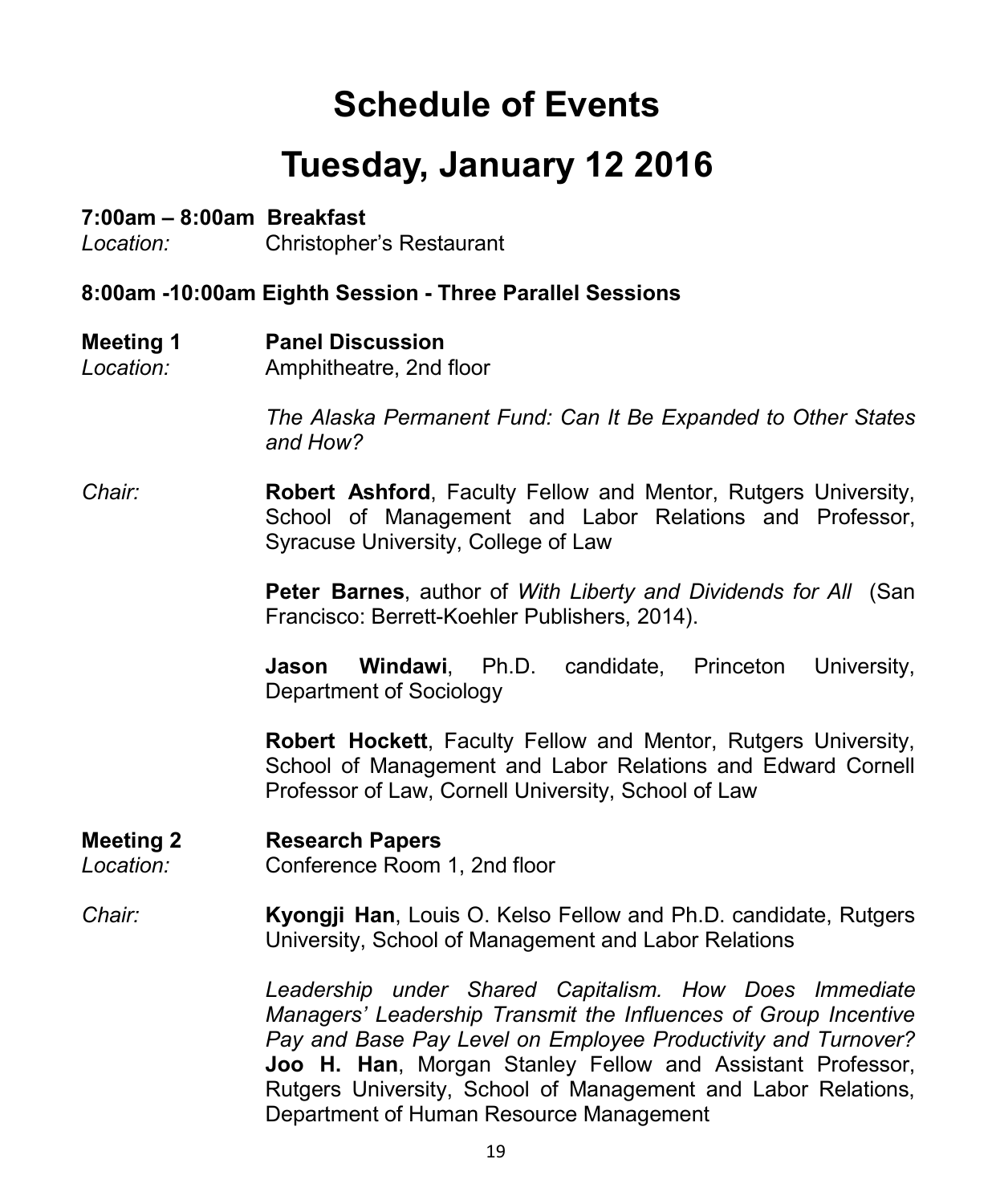| Discussant:                   | Erik Poutsma, Faculty Fellow and Mentor, Rutgers University,<br>School of Management and Labor Relations and Associate<br>Professor, Radboud University, Nimegen School of Management,<br><b>Comparative Employment Relations</b>                                                                                                                                                                                                                                                                                                                                                                                                                 |
|-------------------------------|---------------------------------------------------------------------------------------------------------------------------------------------------------------------------------------------------------------------------------------------------------------------------------------------------------------------------------------------------------------------------------------------------------------------------------------------------------------------------------------------------------------------------------------------------------------------------------------------------------------------------------------------------|
|                               | Do Companies with Higher Levels of Employee Ownership and<br>Involvement Manage their External Stakeholders More<br>Responsibly? A Study of B Corporations. Anne-Laure Winkler,<br>American Coalition of Stock Plan Administrators Fellow, Rutgers<br>University, School of Management and Labor Relations and<br>Assistant Professor, Baruch College, Zicklin School of Business.<br>Winkler received her Ph.D. in Industrial Relations and Human<br>Resources from the Rutgers University School of Management and<br>Labor Relations; David Finegold, Distinguished Professor, Rutgers<br>University, School of Management and Labor Relations |
| Discussant:                   | Ahmer Qadeer, Ph.D. candidate, Rutgers University, Bloustein<br>School of Planning and Public Policy                                                                                                                                                                                                                                                                                                                                                                                                                                                                                                                                              |
|                               | <b>Excessive Ownership of Company Stock: Reasons for</b><br>Concentrating in Employer Stock. Andrew Pendleton, Faculty<br>Fellow and Mentor, Rutgers University, School of Management and<br>Labor Relations and Professor, Durham University, School of<br>Business, Human Resource Management                                                                                                                                                                                                                                                                                                                                                   |
| Discussant:                   | Francesco Bova, Louis O. Kelso Fellow and Equatex Fellow,<br>Rutgers University, School of Management and Labor Relations and<br>Associate Professor University of Toronto, Rotman School of<br>Management, Department of Accounting                                                                                                                                                                                                                                                                                                                                                                                                              |
| <b>Meeting 3</b><br>Location: | Kelly Room, 2nd floor                                                                                                                                                                                                                                                                                                                                                                                                                                                                                                                                                                                                                             |
|                               | Studying the Development of the Solidarity Economy in One City:<br>Philadelphia: A Film and Discussion on the Haverford College<br><b>National Science Foundation Collaborative Research Project</b>                                                                                                                                                                                                                                                                                                                                                                                                                                              |
| Chair:                        | Sarah Reibstein, Ph.D. candidate, Princeton University,<br>Department of Sociology                                                                                                                                                                                                                                                                                                                                                                                                                                                                                                                                                                |
|                               | Craig Borowiak, Q.A. Shaw McKean Jr. Fellow, Rutgers University,<br>School of Management and Labor Relations and Associate<br>Professor, Haverford College, Department of Political Science                                                                                                                                                                                                                                                                                                                                                                                                                                                       |
|                               |                                                                                                                                                                                                                                                                                                                                                                                                                                                                                                                                                                                                                                                   |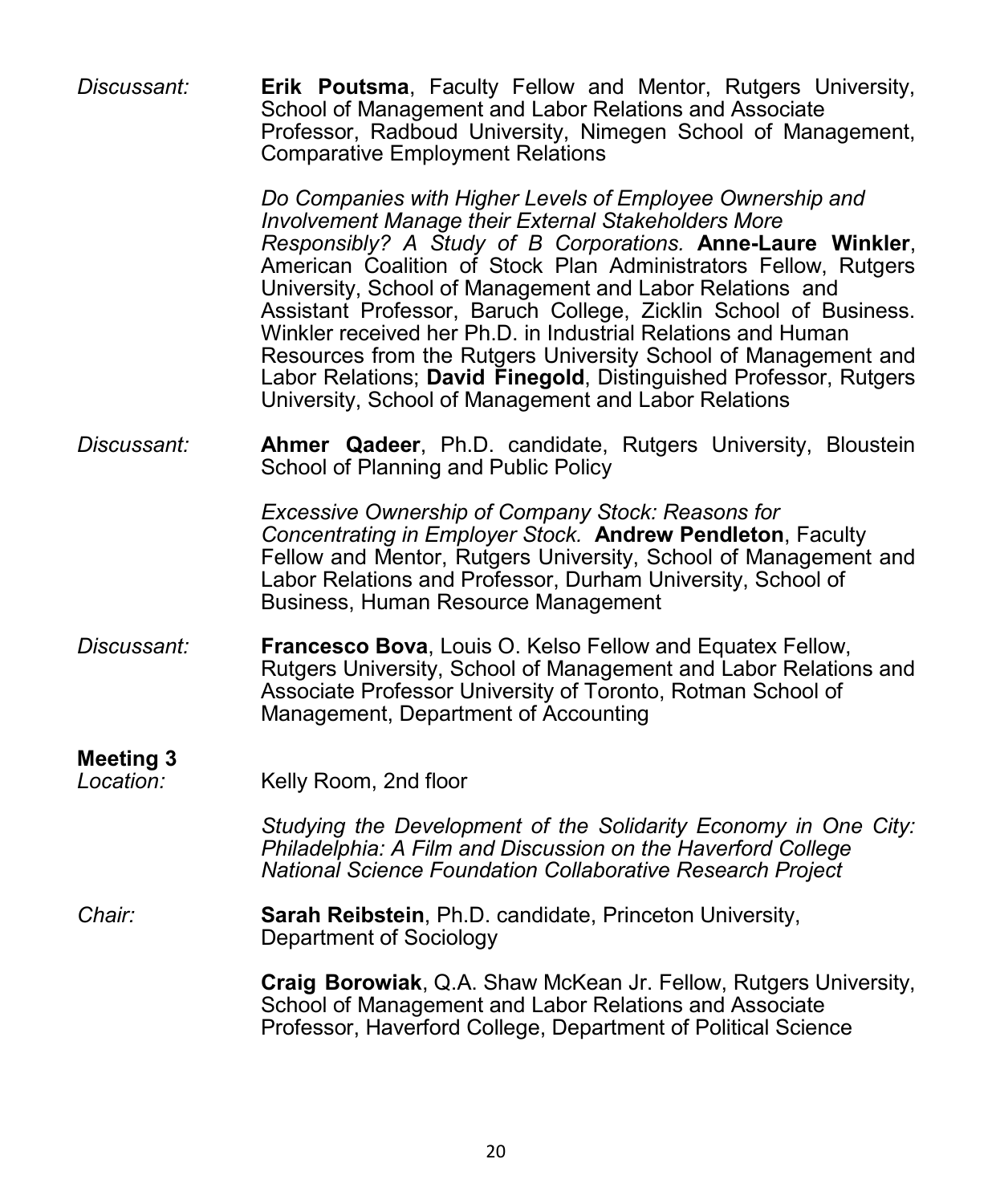*Capitalism, A Film*, 15 minutes

**10:00am - 10:30am Break**

**10:30am - 12:30pm Ninth Session - Three Parallel Meetings**

**Meeting 1 Roundtable Discussion** *Location:* Amphitheatre, 2nd floor

> *The Impact of Employee Stock Ownership and Profit Sharing for Low Income Families: The Rutgers University Kellogg Foundation Research Project*

*Chair:* **Joan Meyers**, Michael W. Huber Fellow, Rutgers University, School of Management and Labor Relations and Visiting Assistant Professor, College of the Pacific, Department of Sociology

> *The Impact of Employee Stock Ownership and Profit Sharing for Low Income Families.*

> **Douglas Kruse**, J. Robert Beyster Faculty Fellow and Distinguished Professor, Rutgers University, School of Management and Labor Relations and Research Associate, National Bureau for Economic Research

> **Carol Stack**, Professor Emeritus, University of California at Berkeley Graduate School of Education

> **Daphne Berry**, J. Robert Beyster Fellow, Rutgers University, School of Management and Labor Relations and Assistant Professor, University of Hartford, Barney School of Business, Department of Management

> **Melissa Hoover**, Executive Director, Democracy at Work Institute

> **Janet Boguslaw**, Associate Director, Senior Lecturer, and Senior Scientist, Brandeis University Institute on Assets and Social Policy, Heller School for Social Policy and Management

> **Glenda Gracia-Rivera**, Associate Director, Center for Women and Work, Rutgers University, School of Management and Labor Relations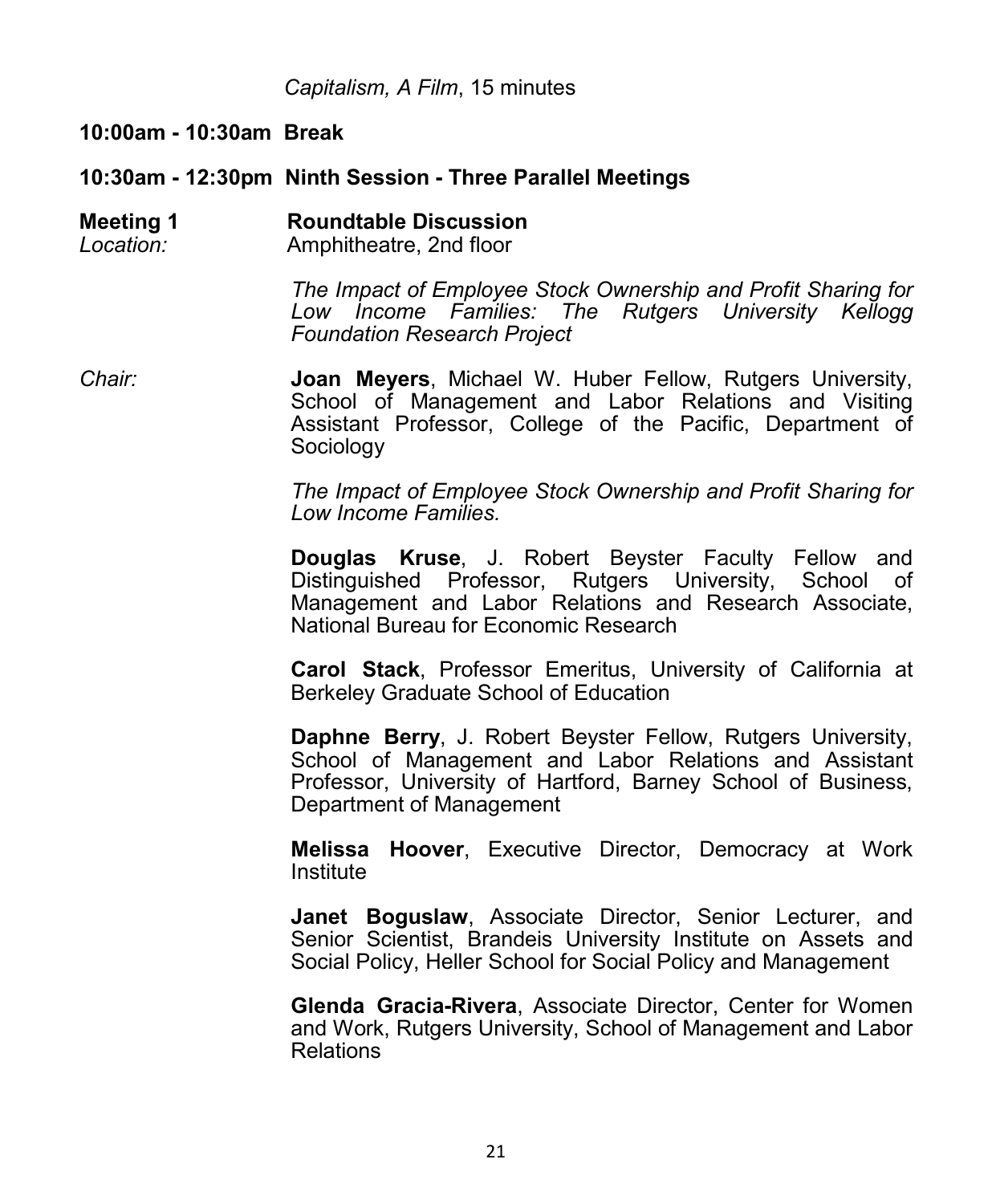**Meeting 2 Research Paper** *Location:* Conference Room 1, 2nd floor

*Chair:* **Daniel Souleles**, Ph.D. candidate, Columbia University, Applied Anthropology and Lecturer, Brandeis University, Department of Anthropology

> *Broadening Capital Acquisition with the Earnings of Capital as a Means of Sustainable Growth and Environmental Sustainability.* **Robert Ashford**, Faculty Fellow and Mentor, Rutgers University, School of Management and Labor Relations and Professor, Syracuse University School of Law

*Discussants:* **Saeghee Kang**, Ph.D. candidate, Rutgers University, School of Management and Labor Relations

> **Maurie Cohen**, Louis O. Kelso Fellow, Rutgers University, School of Management and Labor Relations and Director, Science, Technology and Society Program, New Jersey Institute of Technology, Department of Humanities

### **Meeting 3 Panel Discussion**

*Location:* Kelly Room, 2nd floor

*Studying New Forms of Organization: Initiating a Research Program on Employee Stock Ownership and Private Equity*

*Chair:* **Erik Olsen**, Joseph Cabral Distinguished Scholar and Fellow and Louis O. Kelso Fellow, Rutgers University, School of Management and Labor Relations and Associate Professor, University of Missouri in Kansas City, Department of Economics

> *Two Case Studies of Private Equity Using ESOPs.* **Ira Starr**, Longpoint Capital

> *A Case Study of Private Equity Using an ESOP*, **Elizabeth Perdue**, Holland & Knight

*Discussants:* **Francesco Bova**, Louis O. Kelso Fellow and Equatex Fellow, Rutgers University, School of Management and Labor Relations and Associate Professor University of Toronto, Rotman School of Management, Department of Accounting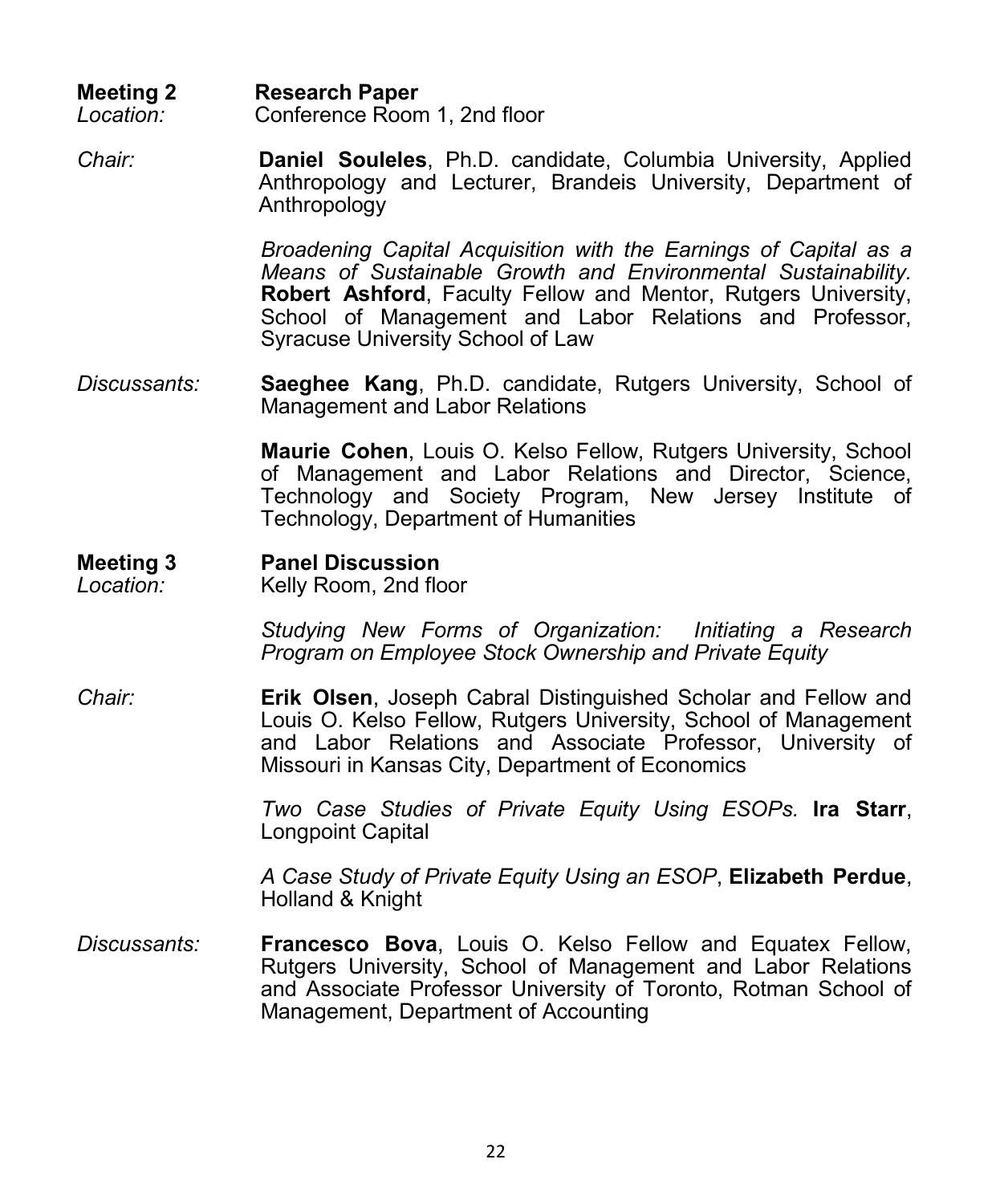**Chris Michael**, Q.A. Shaw McKean Jr. Fellow, Rutgers University, School of Management and Labor Relations and Ph.D. candidate, City University of New York, Political Science. General Counsel, The ICA Group and Founder, New York City and New York State Worker Cooperative Business Associations and Attorney in New York and New Jersey

**Christopher Mackin**, Ray Carey Fellow, Rutgers University, School of Management and Labor Relations and Adjunct Lecturer Rutgers University School of Management and Labor Relations and Faculty Member, Harvard Trade Union Program, Harvard Law School Labor and Worklife Program

**Dick May**, Investment banker, American Working Capital

**John Menke**, Investment banker, Menke and Associates

#### **12:30pm-1:30pm Lunch**

*Location:* Christopher's Restaurant

**Luncheon Theme Tables -** Luncheon theme tables are discussions led by discussion leaders for groups of eight or fewer fellows.

### **Table #1**

*How to Conduct an Employee Survey of an ESOP Company for Academic Research?* **Kyongji Han**, Louis O. Kelso Fellow and Ph.D. candidate, Rutgers University, School of Management and Labor Relations

### **Table #2**

*Research Opportunities on Corporations with Broad-based Equity Compensation Plans.* **Martin J. Hirsch**, Director, Equity Award Services, Retirement & Benefit Plan Services, Bank of America Merrill Lynch

### **Table #3**

*Developing a National Research Database on Worker Cooperatives for Quantitative Social Science Research.* **Melissa Hoover**, Founding Executive Director, Democracy at Work Institute, former Executive Director, U.S. Federation of Worker **Cooperatives**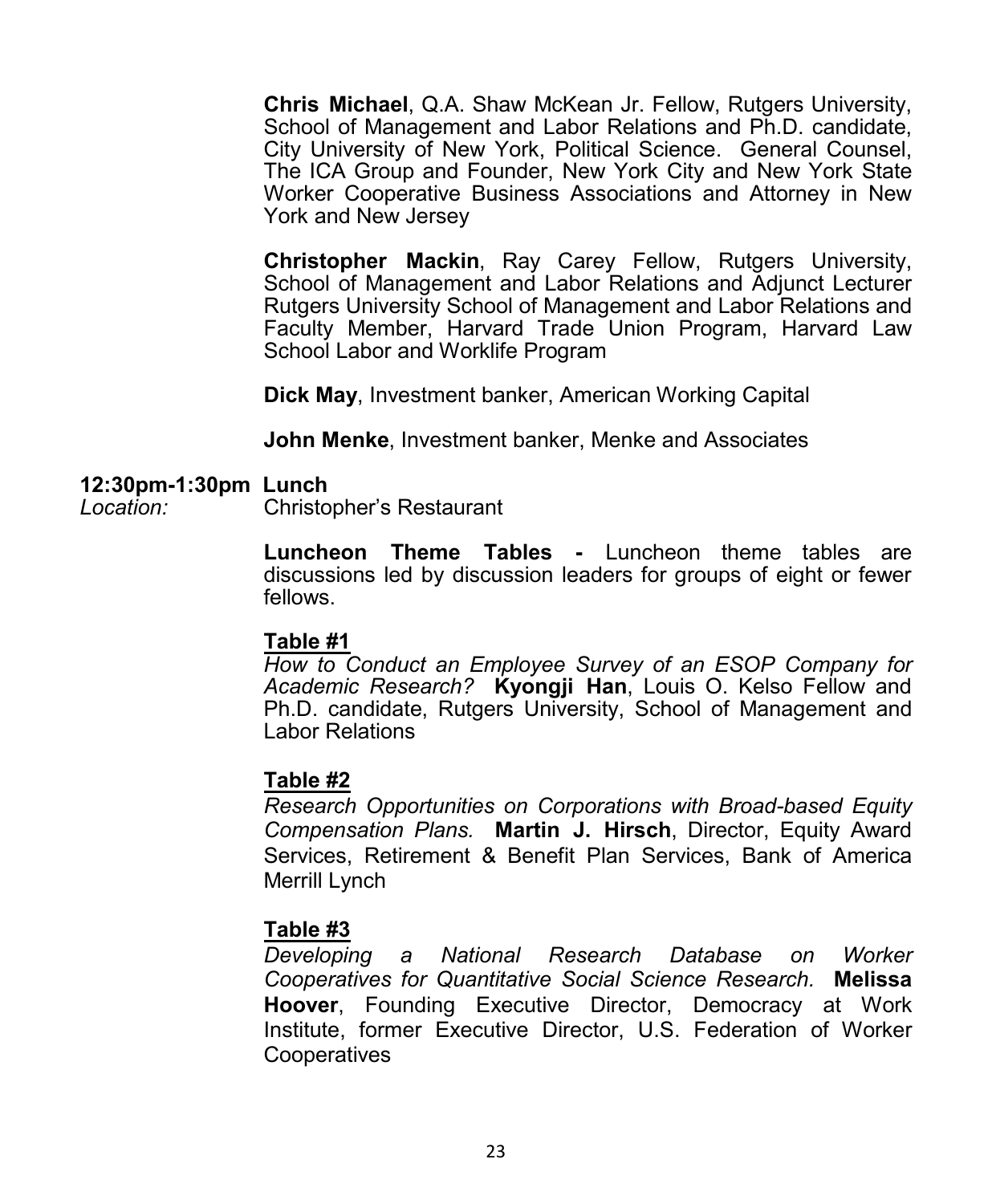### **Table #4**

*Conducting and Publishing Business School Case Studies on Corporations With Broad-based Worker Ownership.* **Frank Shipper**, Kevin Ruble Fellow and Louis O. Kelso Fellow, Rutgers University, School of Management and Labor Relations and Professor, Salisbury University, Franklin P. Perdue School of Business, Department of Management

### **Table #5**

*Conducting Laboratory Studies of Workplace Democracy.* Louis O. Kelso Fellow, Rutgers University, School of Management and Labor Relations and Assistant Professor, College of Wooster, Department of Economics

### **Table #6**

*Opportunities for Public Policy Studies of the Washington Policy Landscape on Employee Stock Ownership: Past and Future Legislation Before Congress.* **Michael Keeling**, President, The Employee Ownership Foundation

### **Table #7**

*Studying B Corporations with Employee Ownership: Datasets and Case Studies.* **Anne-Laure Winkler**, American Coalition of Stock Plan Administrators Fellow, Rutgers University, School of Management and Labor Relations and Assistant Professor, Baruch College, Zicklin School of Business. **Winkler** received her Ph.D. in Industrial Relations and Employee Resources from the Rutgers University School of Management and Labor Relations.

### **Table #8**

*Using the U.S. Department of Labor's Form 5500 Dataset for Quantitative Social Science Research on ESOPs.* **John Guzek**, Undergraduate Research Fellow, Rutgers University, School of Management and Labor Relations and Program Manager, Legacy Business Support, City of New York, Department of Small Business Services. B.A. in economics, University of North Carolina at Chapel Hill

### **1:30pm - 3:00pm Tenth Session - Three Parallel Meetings**

### **Meeting 1 Datasets and Research Questions**

*Location:* Conference Room 1, 2nd floor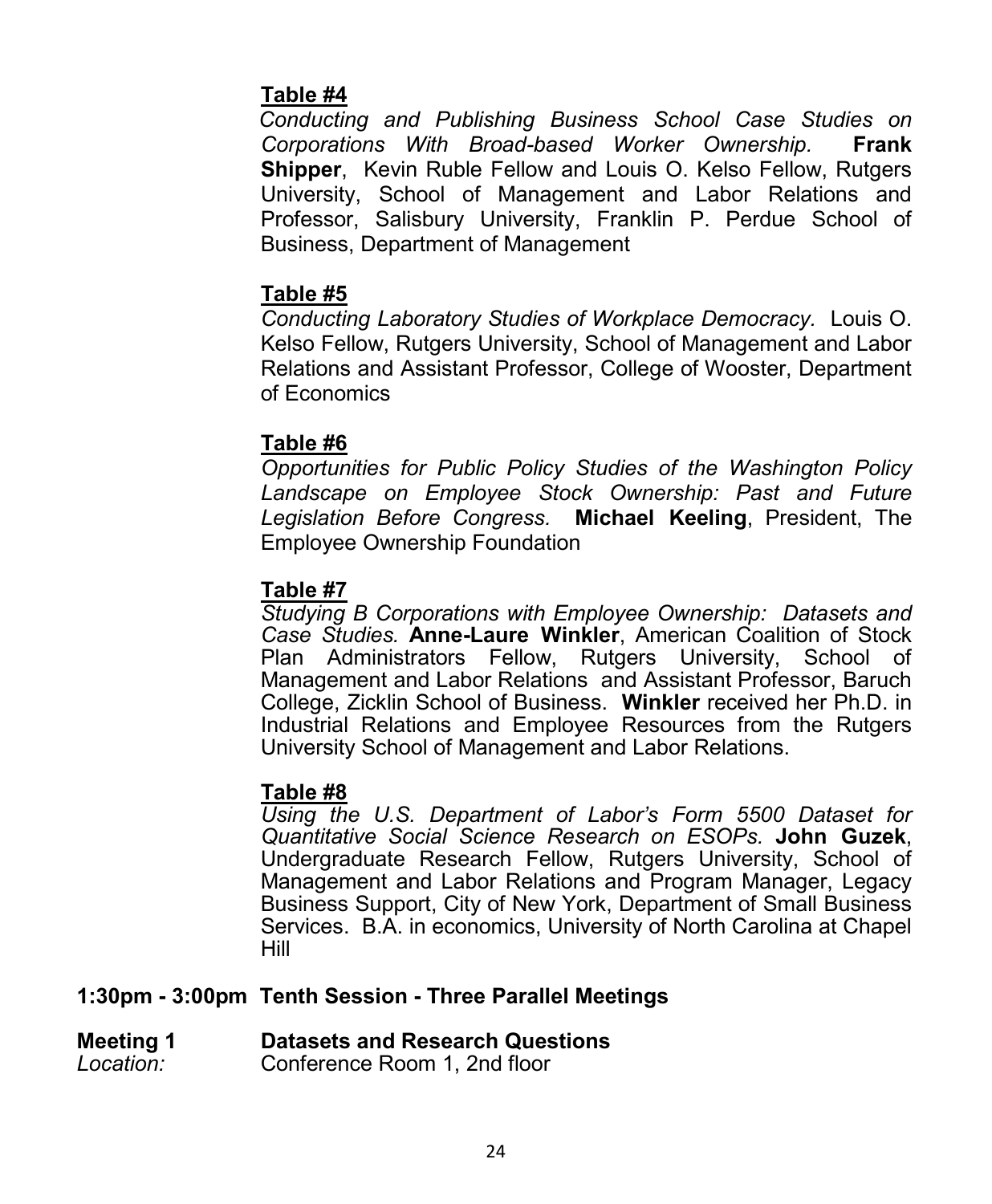This session will consider the big open questions that may now be within reach given the availability of both old and new data sets; the challenges in working with multiple data sets, the available methodology/experience and how to overcome these challenges, and, the maturing empirical work in the field, as the field is moving from descriptive and cross-sectional to causal analysis.

*Datasets Available from the National Bureau for Economic Research and the General Social Survey.* **Douglas Kruse**, J. Robert Beyster Faculty Fellow and Distinguished Professor, Rutgers University, School of Management and Labor Relations and Research Associate, National Bureau for Economic Research

*Datasets Available from the National Center for Employee Ownership.* **Dr. Corey Rosen**, Rutgers Research Fellow and Mentor, Rutgers University, School of Management and Labor Relations and Founder, National Center for Employee Ownership, Ph.D.,Cornell University, Political Science.

*Dataset With Firm/Individual Data on ESOPs, Equity Compensation, and Profit Sharing.* **Edward J. Carberry**, Fidelity Investments Fellowship in Equity Compensation and J. Robert Beyster Fellow, Rutgers University, School of Management and Labor Relations and Assistant Professor, University of Massachusetts at Boston, College of Management, Department of Management

*Discussant:* **Karen Bernhardt-Walther**, J. Robert Beyster Fellow, Rutgers University, School of Management and Labor Relations and Assistant Professor, University of Toronto, Department of Economics

### **Meeting 2 Meeting With Book Authors**<br> *Location:* Amphitheatre. 2nd floor

*Location:* Amphitheatre, 2nd floor

*THE 3rd WAY - Building "Inclusive Capitalism" Through Employee Ownership* by **Upendra Chivukula** and **Veny Musum**  (CreateSpace, 2015)

*Chair:* **Frank Shipper**, Kevin Ruble Fellow and Louis O. Kelso Fellow, Rutgers University, School of Management and Labor Relations and Professor, Salisbury University, Franklin P. Perdue School of Business, Department of Management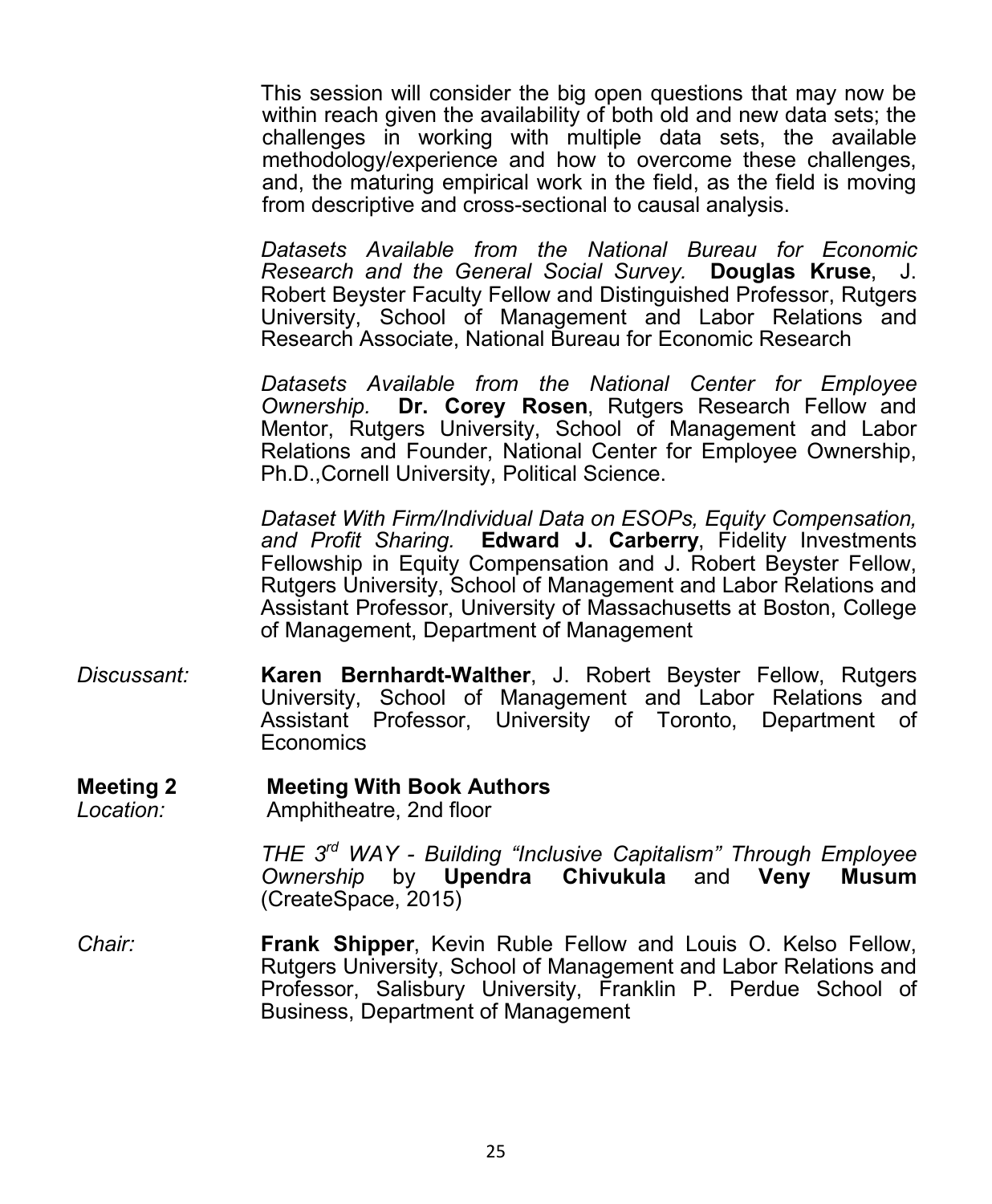**Mr. Chivukula** is the former Democratic Party Deputy Speaker of the New Jersey State Assembly and member of the New Jersey Legislature from 2001-2015. He is currently Commissioner of the New Jersey Board of Public Utilities. **Mr. Musum** is a Republican Party Committeeman in New Jersey and former corporate executive.

**Meeting 3 Roundtable Discussion**  *Location:* Kelly Room, 2nd floor

> *Studying New Forms of Organization: How Investment Banking Realities Shape Worker Ownership Policies and Practice in Firms?*

*Chair:* **David Ellerman**, Faculty Mentor and Fellow, Rutgers University, School of Management and Labor Relations and Visiting Scholar, University of California, Riverside and Senior Fellow, Center on Global Justice, University of California, San Diego

> **Robert C. Hockett**, Faculty Fellow and Mentor, Rutgers University, School of Management and Labor Relations and Edward Cornell Professor of Law, Cornell University, School of Law

**Richard May**, Investment banker, American Working Capital

**John Menke**, Investment banker, The Menke Group

**Christopher Mackin**, Ray Carey Fellow, Rutgers University, School of Management and Labor Relations and Adjunct Lecturer Rutgers University School of Management and Labor Relations and Faculty Member, Harvard Trade Union Program, Harvard Law School Labor and Worklife Program

**Chris Michael**, Q.A. Shaw McKean Jr. Fellow, Rutgers University, School of Management and Labor Relations and Ph.D. candidate, City University of New York, Political Science. General Counsel, The ICA Group and Founder, New York City and New York State Worker Cooperative Business Associations and Attorney in New York and New Jersey

### **3:00pm - 4:00pm Eleventh Session: Mentoring Meetings**

*Locations: Amphitheatre* 

**Sangjoon Lee**, George S. Pillsbury Fellow, Rutgers University, School of Management and Labor Relations and Ph.D. candidate, Stanford University, Department of Sociology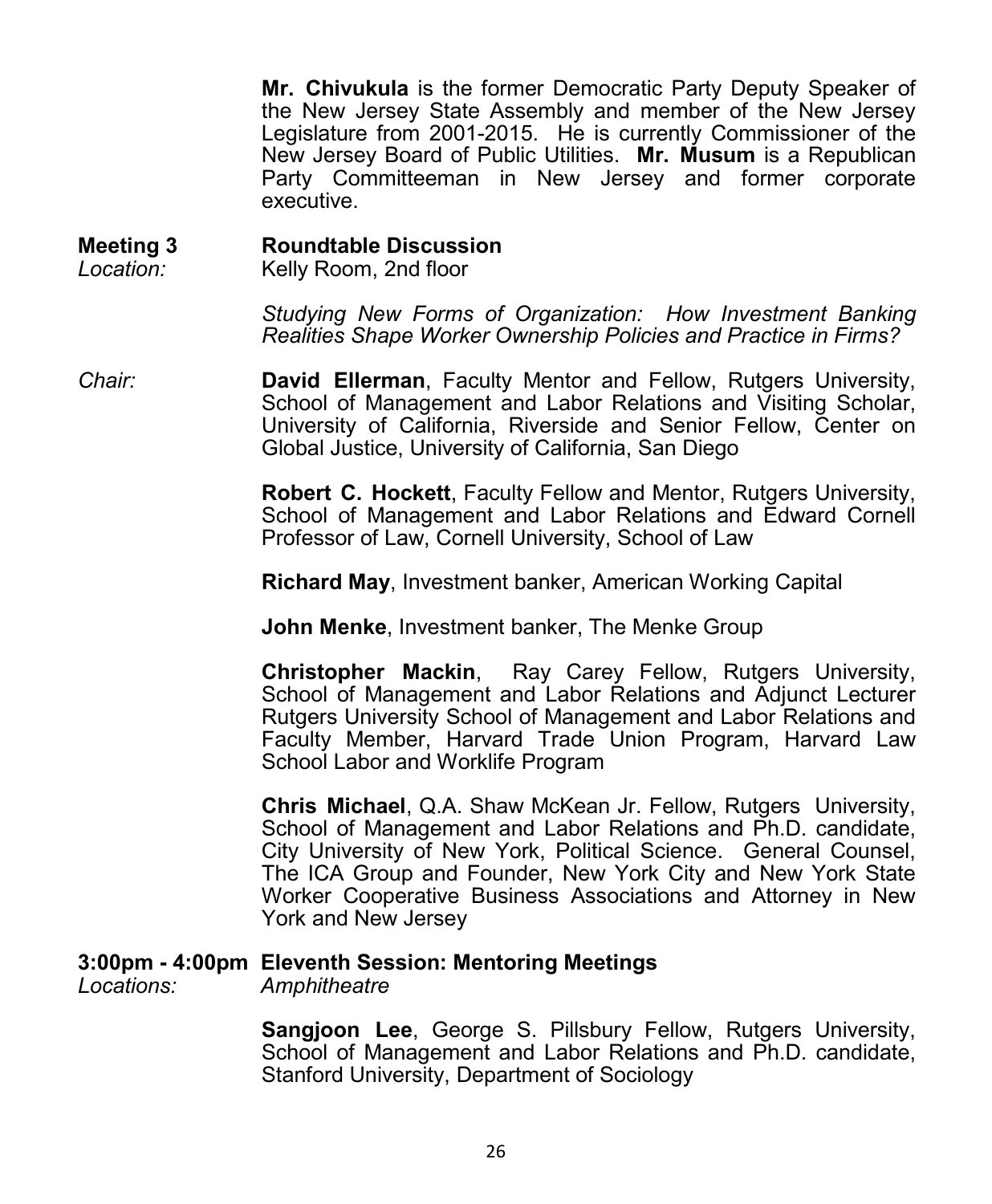**Laura Hanson Schlachter**, Rutgers Research Fellow, Rutgers University, School of Management and Labor Relations and Ph.D. candidate, University of Wisconsin-Madison, Department of Sociology

#### *Conference room 1*

**Cristina Perez**, Louis O. Kelso Fellow, Rutgers University, School of Management and Labor Relations and RCC Fellow, Harvard University and Ph.D. Candidate, Universidad Complutense de Madrid

**Fangfang Du**, Ph.D Candidate, Arizona State University, Department of Finance

**Daniel Souleles**, Ph.D. candidate, Columbia University, Applied Anthropology and Lecturer, Brandeis University, Department of Anthropology

#### *Kelly Room*

**Saehee Kang**, Ph.D. candidate, Rutgers University, School of Management and Labor Relations

**Richard Van Doel**, Louis O. Kelso Fellow Rutgers University School of Management and Labor Relations and Ph.D. candidate, Indiana Wesleyan University, Organizational Leadership

**Nurullah Hajra**, Professor, St. Francis College (Brooklyn)

#### *Dickson Room*

**Jung ook Kim**, Ph.D. candidate, Rutgers University, School of Management and Labor Relations and Research Assistant, W.K. Kellogg Foundation Research Project on Shared Capitalism and Low Income Workers, Rutgers University, School of Management and Labor Relations

**Lenore Palladino**, Louis O. Kelso Fellow, Rutgers University, School of Management and Labor Relations, Ph.D. in economics, New School University and a J.D., Fordham Law School

**Muhammad Azim**, University of Toronto, Ph.D. candidate, Rotman School of Business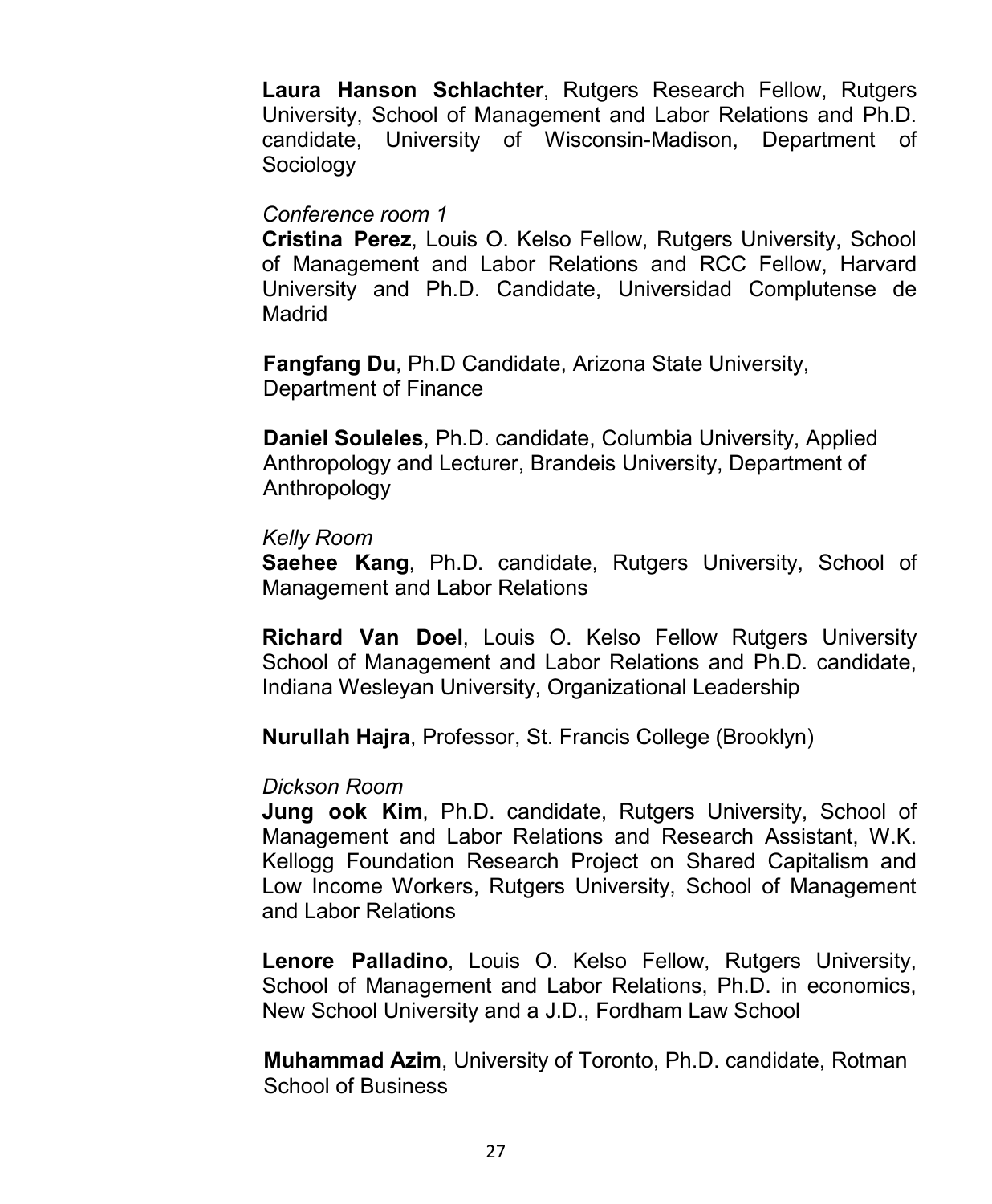### *Meeting room*

**Dan Weltmann**, Louis O. Kelso Fellow and Ph.D. candidate, Rutgers University, School of Management and Labor Relations

**Minsun Ji**, J. Robert Beyster Fellow, Rutgers University, School of Management and Labor Relations and Ph.D. candidate, University of Denver Korbel School of International Studies

### **The workshop is concluded.**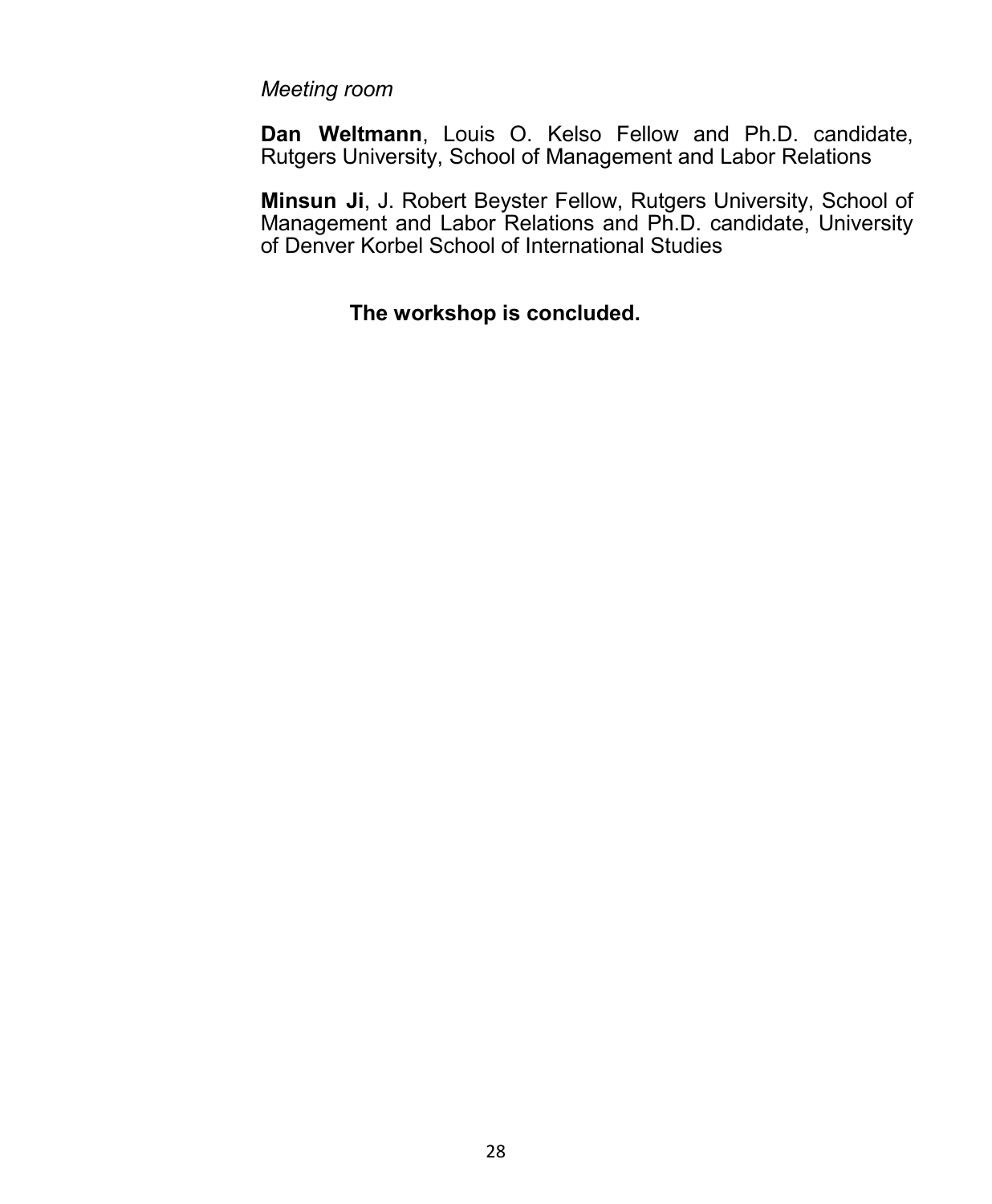### **Support for The Fellowship Program**

The workshop is made possible by grants from John Menke of Menke & Associates through the Louis O. Kelso Traveling Fellowships that support participation in the meeting, the Employee Ownership Foundation, the J. Robert Beyster Endowment at SMLR, and the W.K. Kellogg Foundation. Support for the Fellowship Program is also provided by the F.B. Heron Foundation.

We are grateful to: the Foundation for Enterprise Development, J. Robert Beyster, Mary Ann Beyster, and the Beyster Family for support of the J. Robert Beyster Professorship and the J. Robert Beyster Fellowships; the Employee Ownership Foundation for support of The Louis O. Kelso Fellowships; Adam Blumenthal and Lynn Feasley for support of the Adam Blumenthal Fellowship; the American Coalition of Stock Plan Administrators for support of The American Coalition of Stock Plan Administrator Fellowship; Blue Wolf Capital Management and Adam Blumenthal for support of The Blue Wolf Capital Fellowships; Joseph and Bonnie Cabral for support of the Joseph Cabral Distinguished Scholar and Fellowship awards; Ray and Dennice Carey for support of The Ray Carey Fellowship; Equatex for support of The Equatex Fellowships; Steiker, Greenapple, & Croscut, P. C. for support of The Robert W. Edwards Fellowship for Advanced Study of Employee Stock Ownership honoring the long and distinguished legal career of Rob Edwards; Fidelity Investments for support of The Fidelity Fellowships in Equity Compensation Research; the Heron Foundation for support of a Rutgers Research Fellowship; Dr. Caroline Huber for support of The Michael W. Huber Fellowships; the W.K. Kellogg Foundation for support of The Kellogg Fellowships; Morgan Stanley for support of The Morgan Stanley Fellowships; Linda Borden McKean and the Shrewsbury Foundation for support of The Q. A. Shaw McKean Jr. Fellowships; Bill and Connie Nobles for support of The Bill Nobles Fellowships; the Rosen Ownership Opportunity Fund of the National Center for Employee Ownership for support of The Corey Rosen Fellowships; Kevin Ruble for support of The Kevin Ruble Fellowships; and, Robert W. Smiley Jr. for support of The Robert W. Smiley Jr. Fellowships in Economic History.

For information on the Fellowship Program and updated announcements for applying to new or upcoming fellowships, please see:

[http://smlr.rutgers.edu/research](http://smlr.rutgers.edu/research-and-centers/fellowship-programs)-and-centers/fellowship-programs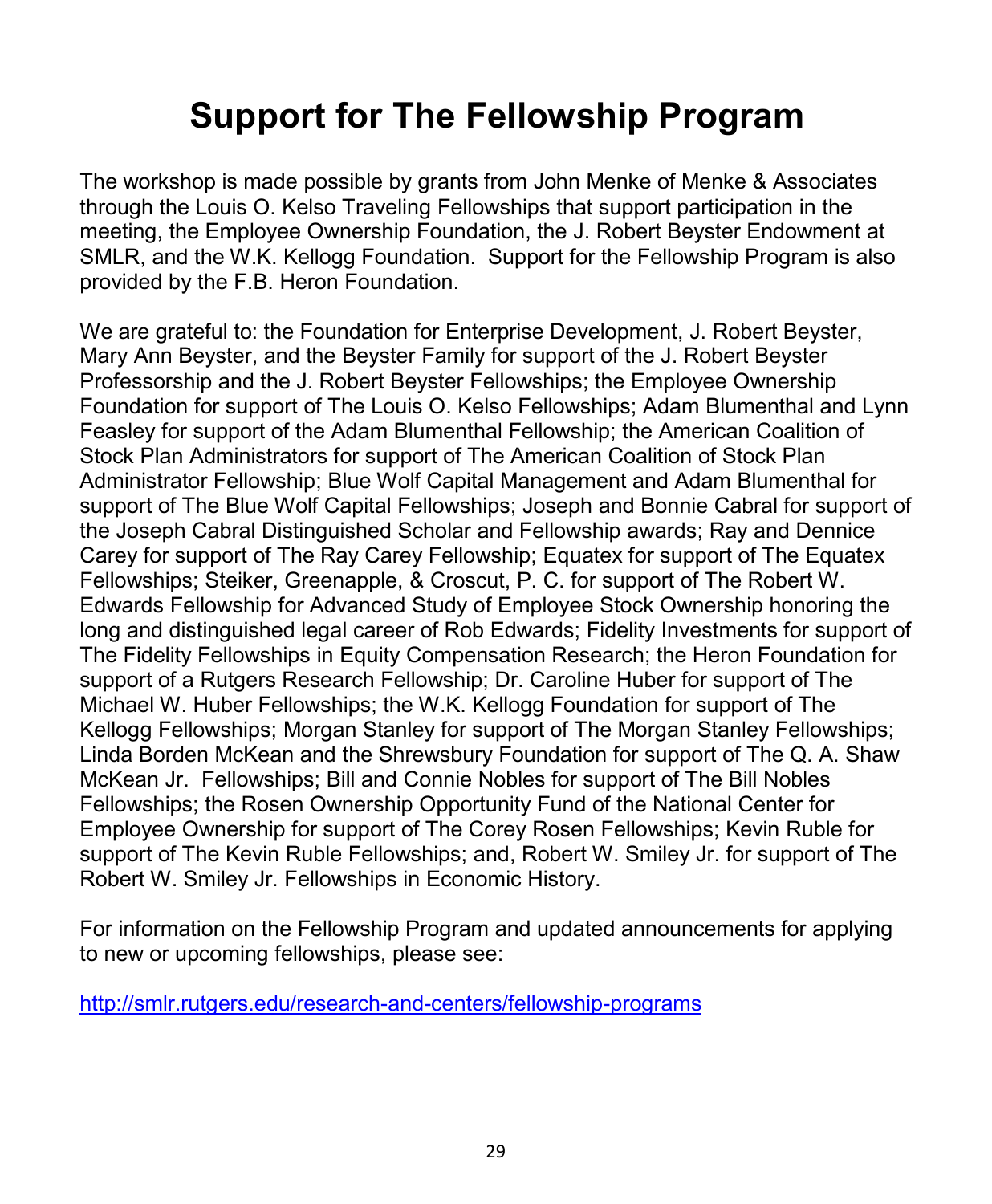### **Information & Assistance**

Conference Coordinator: Beth Schriefer, Rutgers University, School of Management and Labor Relations Janice H. Levin Bldg., Suite 216, 94 Rockefeller Road, Piscataway, NJ 08854. Office phone: 848-445-4722; Cell Phone: 609-462-9638. Email: [bschriefer@smlr.rutgers.edu](mailto:bschriefer@smlr.rutgers.edu)

Joseph Blasi, cell 609-240-4657

Front Desk, The Heldrich Hotel, 732-729-4670

### **Parking**

Self-pay valet parking is available at The Heldrich Hotel for all guests coming to the workshop and participants in the workshop.

### **NJ Transit Train to Newark Airport**

All participants are encouraged to use the New Jersey Transit Train Line for transportation between the Newark Airport and New Brunswick. The train arrives within 6 blocks of the hotel. From inside the terminal a quick monorail travels first to the New Jersey Transit Newark Airport Train Station. Then, take the New Jersey Transit Trenton train to New Brunswick. (Beware of taking the Shore Line that goes along the ocean) In New Brunswick, it is best to take a taxi to the hotel from the taxi stand near the train station.